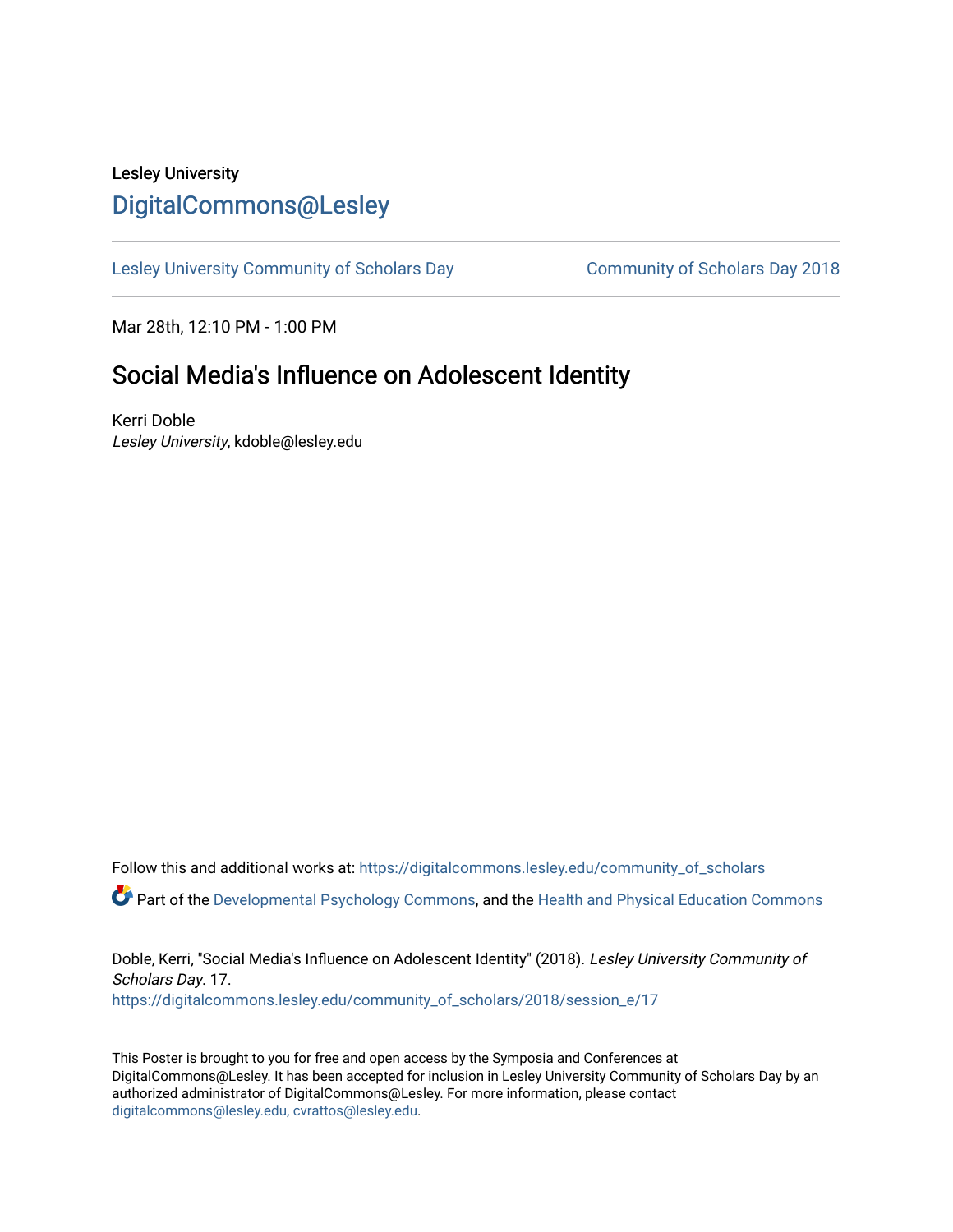Academic Rationale for Research

Social Media Digital Stress Influencing Adolescent Relationships

Kerri J Doble

Lesley University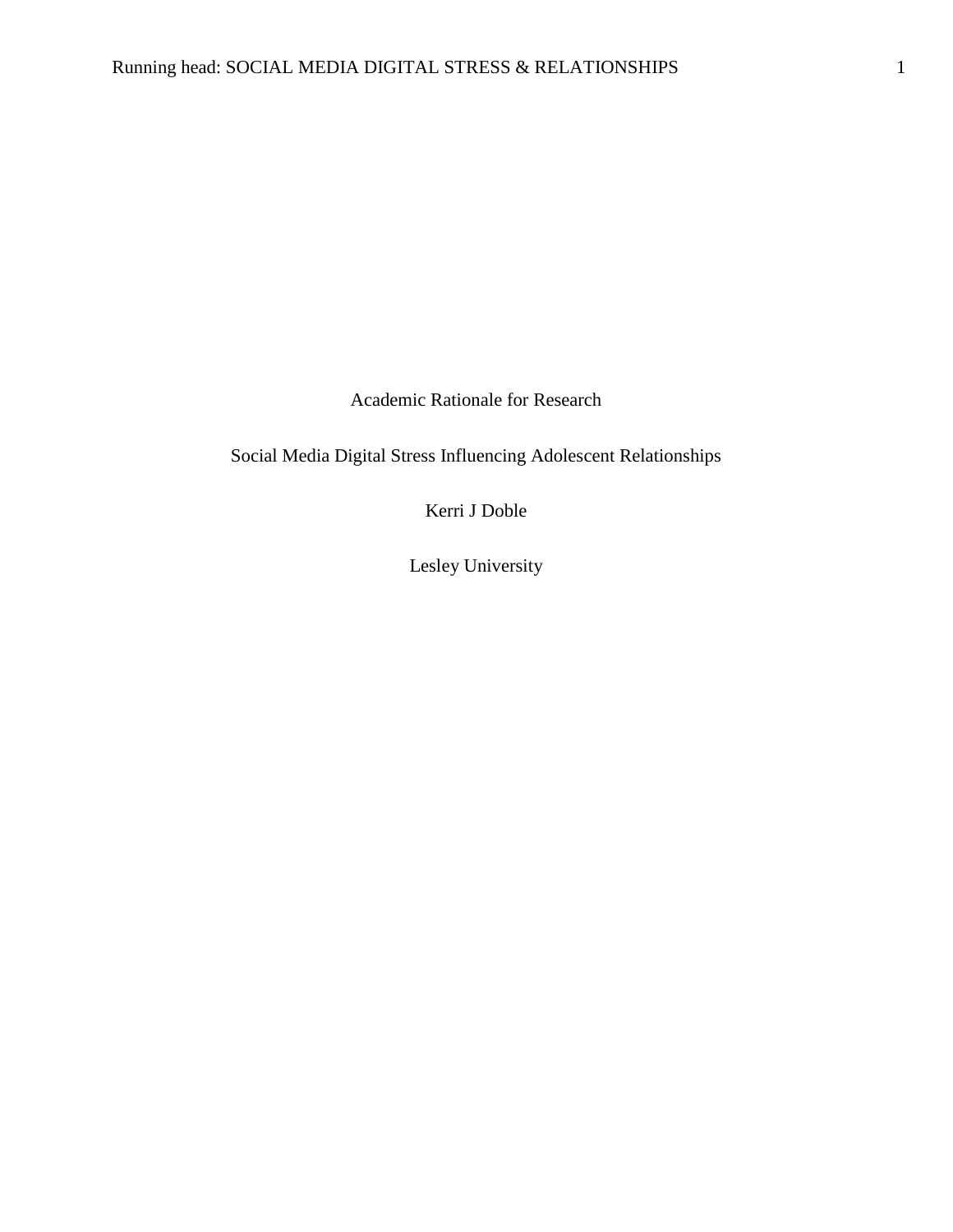#### **Introduction**

Are you familiar with what a teen looks like without a phone in hand? These days, a sighting of a young person without a phone seems to be an aberration. Even adults can be seen juggling the device and multitasking to the max, so it is no wonder youth have followed suit. In suburban Massachusetts, the middle school age of adolescence exists in the era of negotiation – some schools shifting from no devices during the school day to devices allowed in the hallways after the final class or for in class use at the teacher's discretion. At the high school level, the students are often given much looser parameters under the guise of freedom that comes with responsibility. No matter how the story unfolds in any given location one thing is certain: technology and social media are on the radar during most aspects of daily life.

Many of the devices adolescents carry are connected to social media, which is mainly differentiated as used for social networking (e.g., Facebook) and virtual communing (e.g., gaming). According to Cingel and Krcmar (2014), "A growing body of research has found support for reciprocal relationships between media use and user characteristics (which can include developmental stages)" (p. 156). Today, the task of being a teenager includes the glee and complication of technology. Adolescents are dealing with pubertal body changes, reordering of the brain, shifting relational expectations, and identity development - all more publicly than previous generations while juggling that social media presence.

Growing up in a different era led me to consider contrasts of life then with life now, and the pros and cons of social media. Noticing the presence of technology and social media has crept in to everyday life, I am mindful of the influence it has over us. Aware that I am coming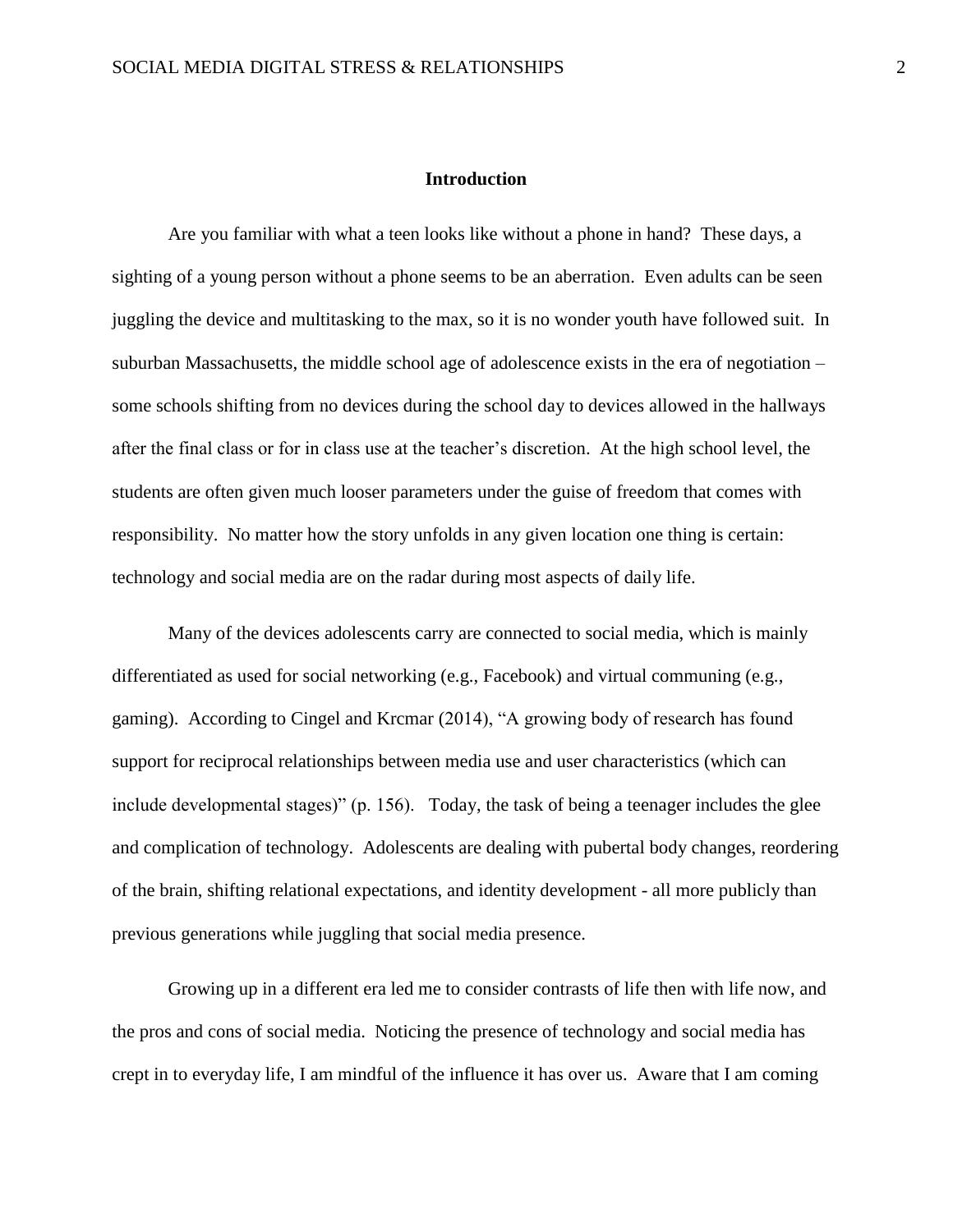## SOCIAL MEDIA DIGITAL STRESS & RELATIONSHIPS 3

from a different place than a digital native has ever known makes me realize exploration of this topic is important. Although there are many positive factors involved in our shift to a more technology reliant life, it appears to me that we have lost some of the harmony in discourse that is known to promote a more civil and humane society. From the camp that believes we are born with the intrinsic desire to do good and be kind, there is a level of discomfort in what seems to be an ironic disconnect from all the technological connectivity. Knowing technology is here to stay, it is important to look for ways to integrate positive moments of the past with the social media construct of the present. Pondering the thought of digital stress resulting from the burden of overuse or the fear of being singled out in an embarrassing way led me to ask the question "how does digital stress from social media use influence the shifting relationships of adolescence?"

# **Social and Media**

There have always been shifting relationships and an emphasis on socialization in the teen years. During adolescence, "the emergence of the self, the search for identity, the individual's relationships with others, and the role of culture throughout life" (Erikson, 1959, p. 34) are paramount. In middle school, student focus "shifts from shared interests to social acceptance" (Lahey, 2015, p. 105), a shift that highlights the importance of acknowledging and understanding social influence. Peer groups contribute to both adaptive and maladaptive development. In fact, peers help each other learn about themselves (Underwood, 2011).

Adolescents have always been influenced by media. Lemish (2015) found that:

Media have both positive and negative potential to make a difference in children's lives in all areas of their development: behaviorally (e.g., imitating sharing or aggression), socially (e.g., making new friends and strengthening existing relationships through social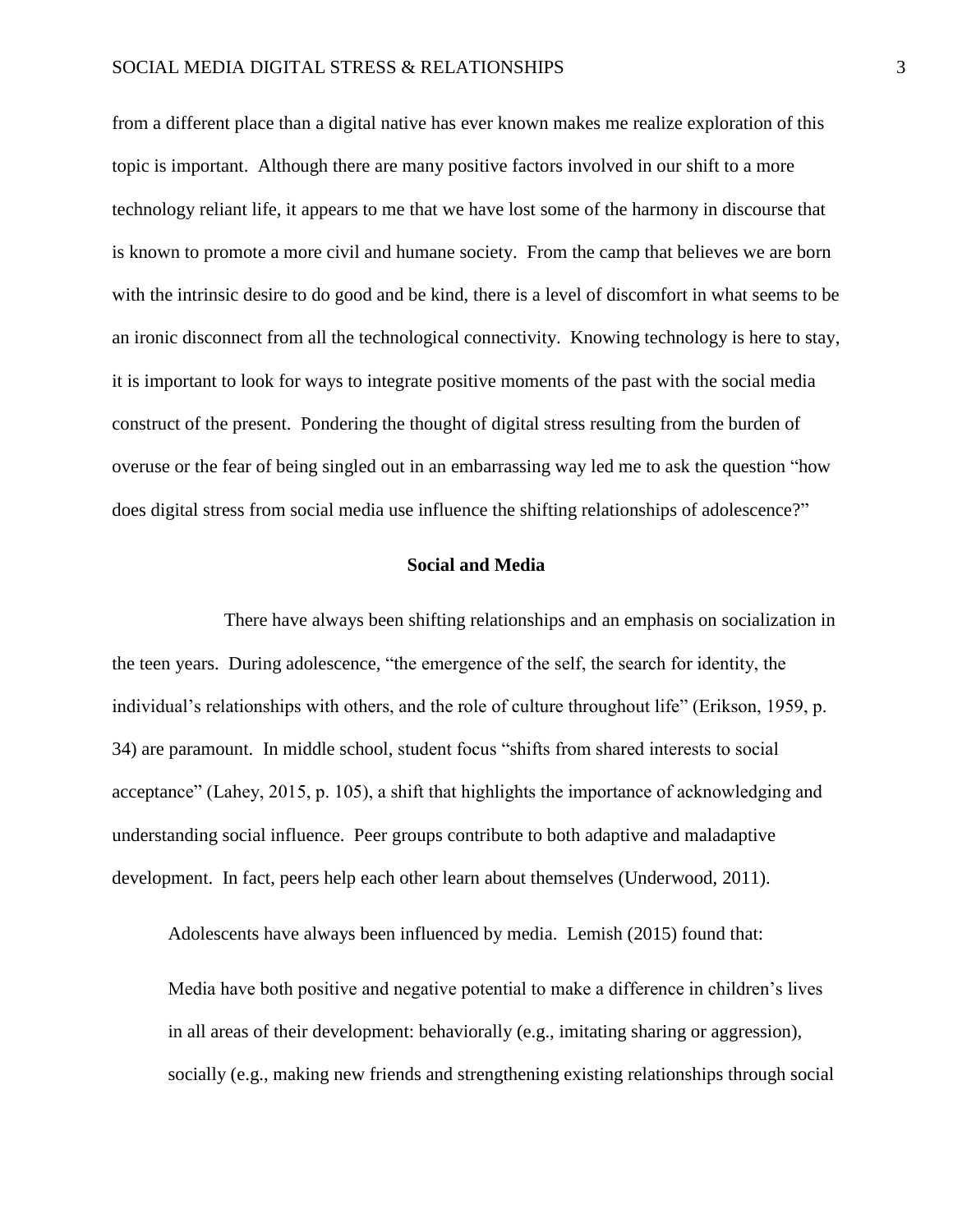media or bullying their classmates on the internet); cognitively (e.g., learning school preparedness skills or developing short attention spans); creatively (e.g., creating computer graphics, writing blogs, and uploading their own videos or reproducing cliched commercial formulas and stereotypical messages); or even physically (e.g., learning balanced nutrition or developing bad eating habits). (p. 5).

It is safe to say that media influences viewers with their topic selection, which in turn holds the power to influence the viewer. Eventually, media evolved to include the world wide web.

In the early years, the internet began as an information providing resource. With the onset of Web 2.0, it "was no longer a place where you went predominantly to consume content and information. It became a place where you participated; a dynamic space that was shaped (both intentionally and inadvertently) by your own actions and contributions" (Seargeant & Tagg, 2014, p. 2). This change resulted in human connection playing a greater role on the internet. Weinstein and Selman (2016) reminded us that the "common challenges of social relationships" intersect with social media and "reflect unique challenges of navigating relationships in a networked age, including the ease of deception and genuine confusion about evolving relationship norms" (p. 392). Influence over the relationships of adolescence emerged as the internet transitioned to a social space.

With his ecological theory, Bronfenbrenner (1979) placed the most influential relationships - with family, peers, and teachers - closest to the individual at the center of his model. Constructed with mass media further out as part of the exosystem, the model was developed prior to social media, which has a much more immediate and direct influence on the individual and his or her closest relationships. Courtois, Mechant, Paulussen, and DeMaraz (2011) indicated that the multitude of devices carried held meanings and different methods of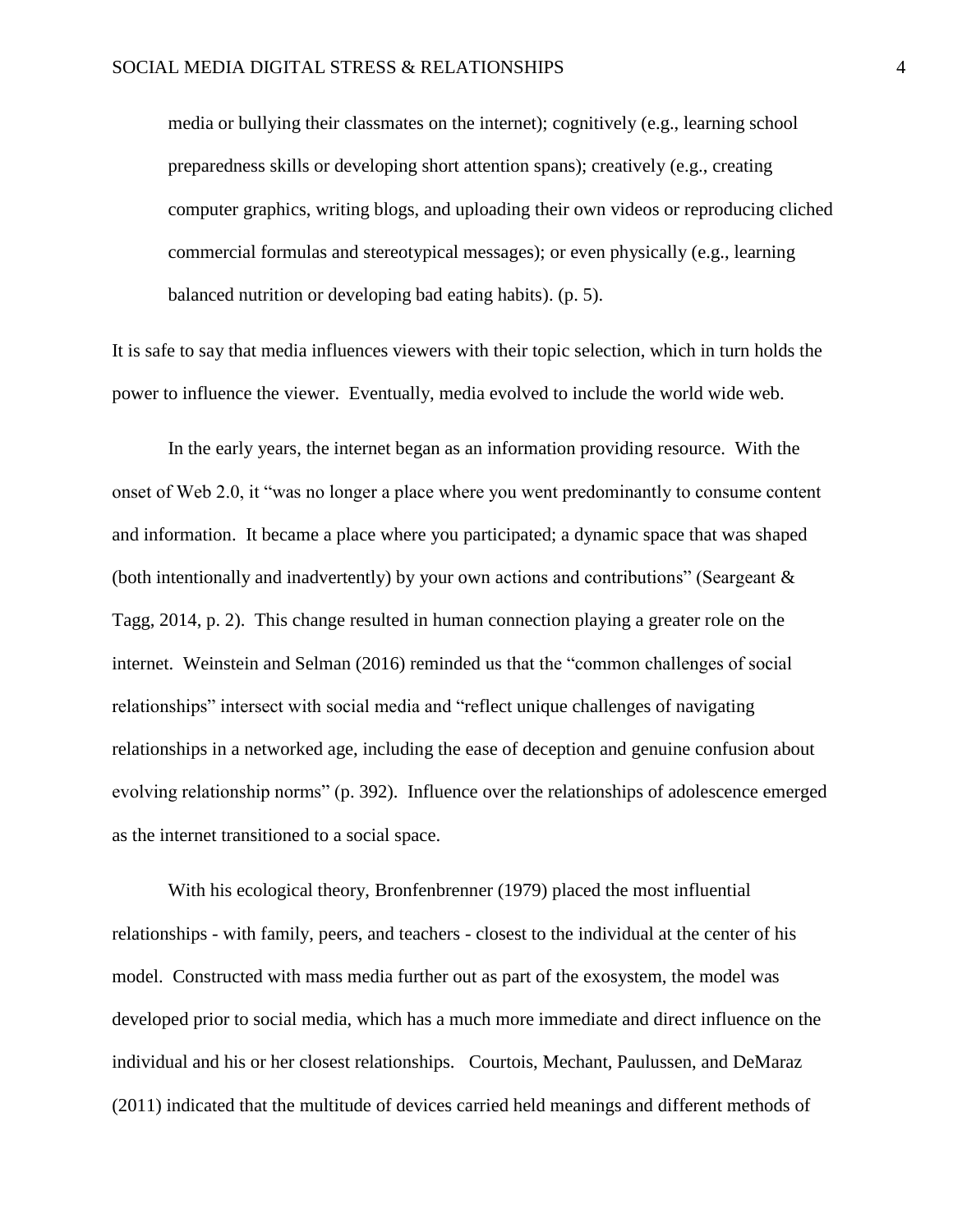engagement and usage. Bear in mind, "inside human minds, but never in a computer, are memories of past experiences" (Gee, 2017, p. 8). Lamia (2015) felt it important to consider the role of social media as an edited reality. The words social and media have meaning when they stand alone, and further meaning when they stand together. Today, discussion about healthy adolescent development for many Americans needs to address a reality which is, in part, lived on social media.

#### **Unintended Consequences**

According to Turkle (2015), "we have not assessed the full human consequences of digital media. We want to focus on its pleasures. Its problems have to do with unintended consequences" (p. 16). This statement rings true in my case and brings forth a vivid memory. The year was 2009 and I had yet to begin my on again – off again relationship with social media. An article appeared without my name in it, but the story referenced people associated with me and an alleged incident in relation to me. As the supposed victim of a possible crime, I neither asked for nor wanted the attention this article brought to an untenable situation. Yet, there it was, front and center on the actual paper, with an online version too. Suddenly, I was suffering from what I termed Hester Prynne Syndrome. Later, I would find this term in the book *Shame Nation* (Scheff & Schorr, 2017), validating my feelings. However, in the moment, I struggled with feelings of shame and embarrassment. Even though I had done nothing wrong, I felt like people were watching me and judging me. I was right.

While grateful for much love and support, I was still left with a feeling of being outed, of not belonging. Even a kind e-mail from another mother left me with mixed emotions: happy she offered me wonderful words of encouragement, but sad because I understood it meant others saw me as part of this sensationalized story. Then, I had to contend with the people who saddled up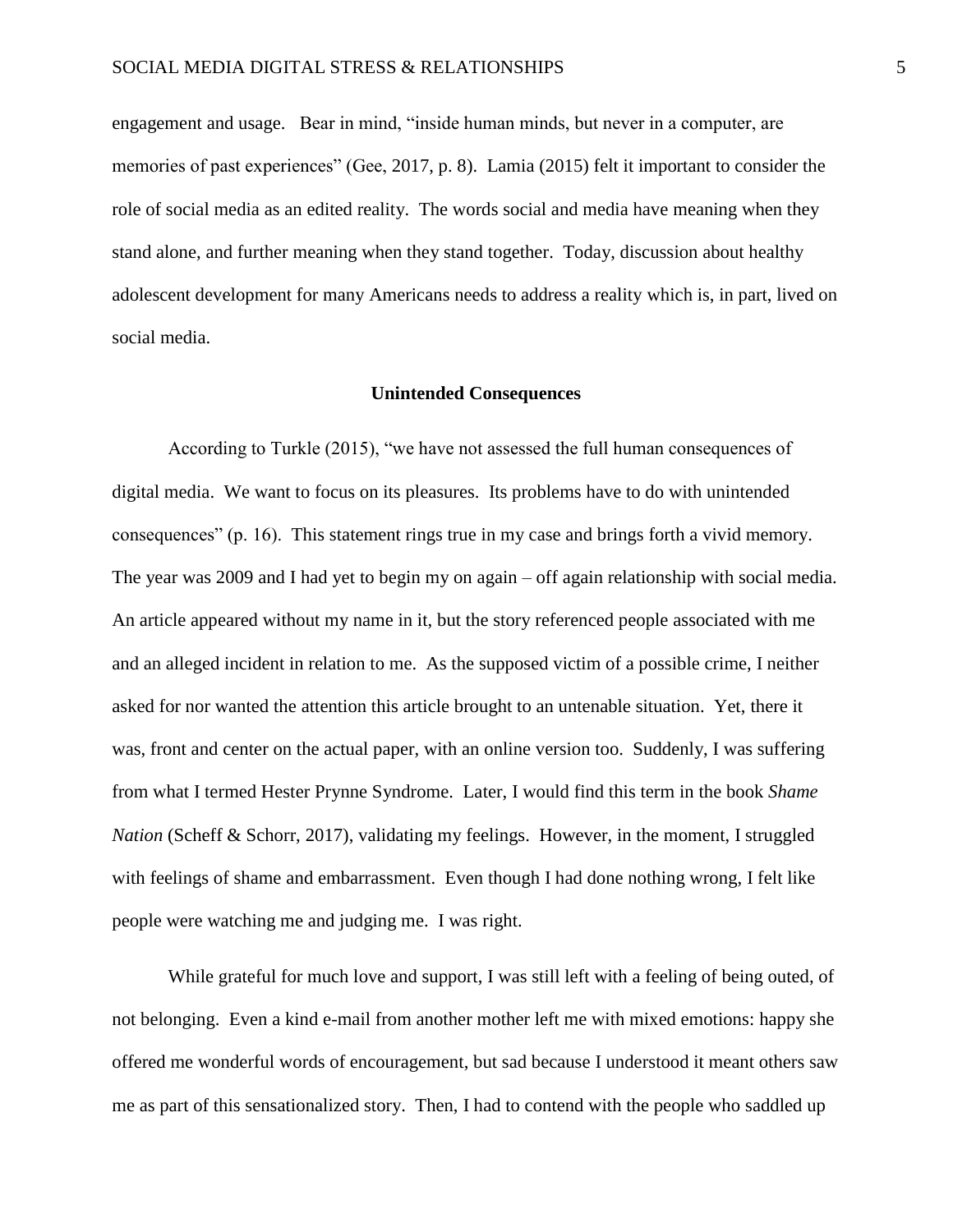## SOCIAL MEDIA DIGITAL STRESS & RELATIONSHIPS 6

their keyboards and left comments under the article, beginning a war of words that I wouldn't get involved in and that wrongly accused a friend of using his position to curry favor. My friend, who had done nothing of the sort, was trolled for almost a full year over this article. Each time he was mentioned online, a comment was made that referenced the case and made accusations that he used his power inappropriately. Yet another point that made it difficult for me, offering up guilt to the equation, was that my friend had a young family.

It was a very challenging time for me, as I fell victim to the aftermath of situations that I had no control over: first the incident and next the article. The most difficult part of this period in my life was the fact that I had a young child. The internet leaves a permanent footprint that doesn't wash away like a step in the sand during a tidal change. Forget about me, in one fell swoop a 7-year-old had a dimension added to his innocent life that would lie in wait and impact his days even without his knowing. A fact of life? Maybe. An unintended consequence? Most definitely. From that moment on, I lived looking over my shoulder and entering many social situations with a feeling of imbalance and fear of the unknown. Worried to turn on the computer and see the article, I felt a need to be aware of what was being written while knowing I would never respond. The biggest worry was that my small child might be told about it on the school playground when he was too young to process it. I didn't know the term then, but the stress I suffered would be construed as digital stress.

While all stress isn't bad (Willard, 2016), prolonged stress can create both physical and mental burdens. Examples of negative implications are cardiovascular problems, immune system deficiencies, diabetes, and mental health issues (McEwen & Lasley, 2002). For teens, this stress occurs as the brain is taking shape (Siegel, 2013), which raises concern in general about chronic stress and/or anxiety. In considering ways to influence brain and overall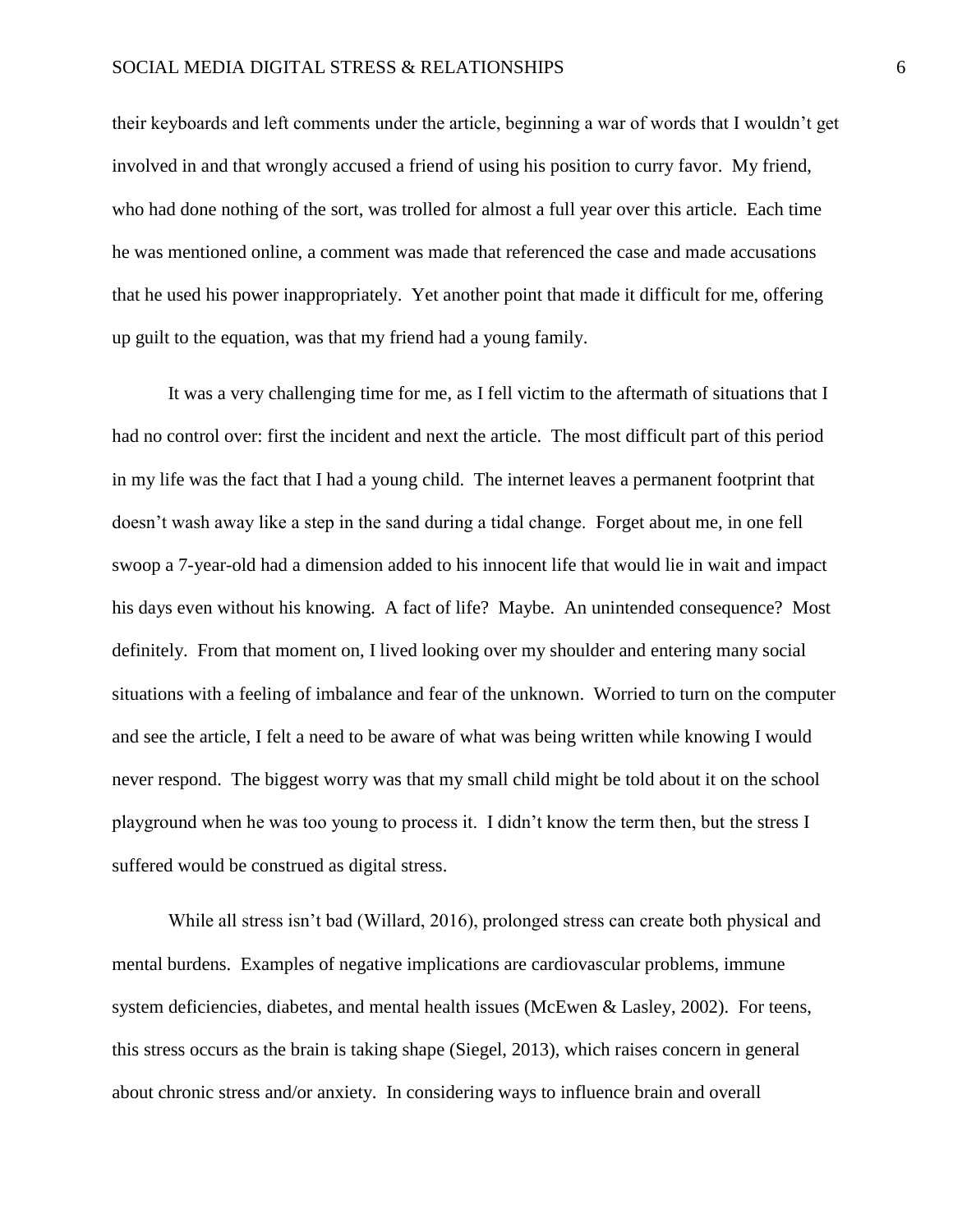adolescent development positively, it is important to understand that growth and maturation occurring during this period influences how an individual will continue to "remember, think, reason, focus attention, make decisions, and relate to others" (p. 7). Certainly, the type of stress that allows positive change or serves as a motivator is preferable to the type that negatively impacts life and health.

Weinstein and Selman (2016) identified two types of digital stress. The first, Type 1 Stressors, involve one or more of the following: mean and harassing personal attacks, public shaming and humiliation, and impersonation. The second, Type 2 Stressors, are connected to use and/or relational in nature. In response to the research question asking what digital stressors are over the line, Weinstein and Selman (2016) indicated that vulnerability increases when digital tools are used for Type 2 scenarios that promote connection and intimacy. Categorized as a Type 1 Stressor, my situation is unique just like the multitude of others. I couldn't know or control the words and actions of other people, an especially difficult position when I realized it was placed on such a public forum.

When it comes to social media, we have moments of feeling overexposed, underexposed, or somewhere in the middle. Because a large component of a teen's social life occurs front and center on social media, great potential exists for digital stress to appear due to unintended consequences. The teen years are such a busy time in life, and picturing the ecological model described by Bronfenbrenner (1979) reveals how many relationships, environments, and aspects of an individual's life exact power over development. Overlaying stress on this model exhibits its far-reaching influence, which can serve as a powerful motivator for finding ways to mitigate it.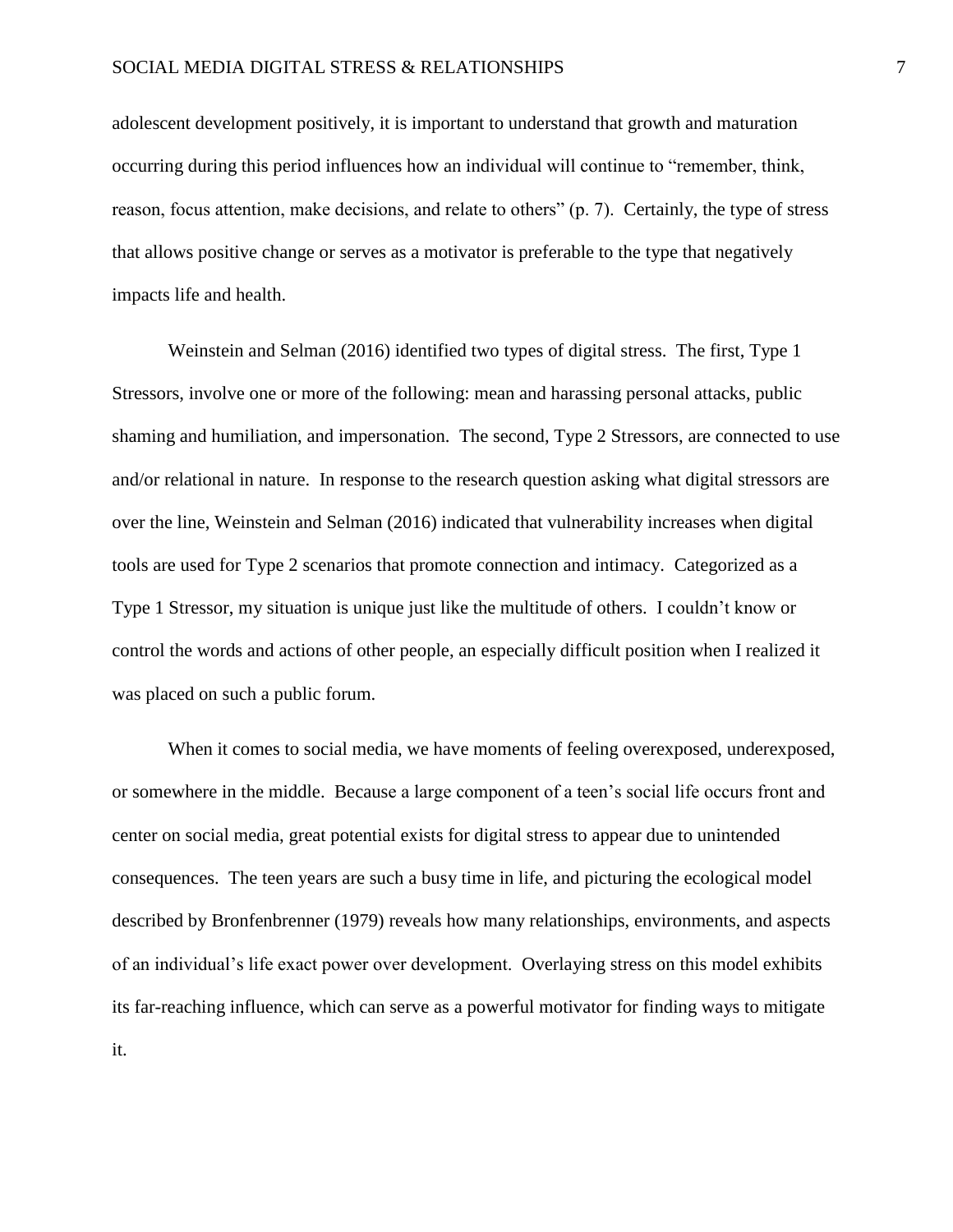#### **Fear or Fixation**

Gee (2017) stated, "humans are driven by a deep need to make sense of things, often in terms of causality" (p. 136). When I was struggling with my connection to that online story, after I spent time wondering "why me," I began to wonder why. Even though I felt shame and embarrassment, I was adamant I didn't want these circumstances to define me while at the same time recognizing that many factors were beyond my control. Oeldorf-Hirsch, Birnholtz, and Hancock (2017) investigated embarrassment indicators among friends posting on Facebook and found that the level of embarrassment "is driven by the quasi-public threat to one's identity, rather than the revelation of any particular information" (p. 97). The further a post deviated from the individual's perceived identity, the stronger the embarrassed response" (p. 97). The power of that inverse relationship, along with the variables involved, is important to address.

Social media can be influenced by fear. Fear of what to say: too much, not enough, or the wrong thing. Fear of what you see: a response to you, the post of another, or being pulled in to a situation. Those who have experienced shame or even embarrassment online may develop a stress response to initiation of or participation in online socialization. Certainly, fear of embarrassment, shame, or perception of missing out can be a huge problem. However, there is another issue lurking about: fixation. Fixation can come in the form of usage issues such as excessive monitoring that interferes with activities of daily life including face-to-face interaction and obligations like schoolwork (Turkle, 2015). For many years, a full life did not include social media. That life consisted of typical and atypical stress, just as it had methods of escape from those stressors that weren't always positive outlets. Adding an additional layer of social media communication can provide a wonderful way to connect, and can offer ample opportunity to avoid. The concern comes when we replace one stress with another by spending time online that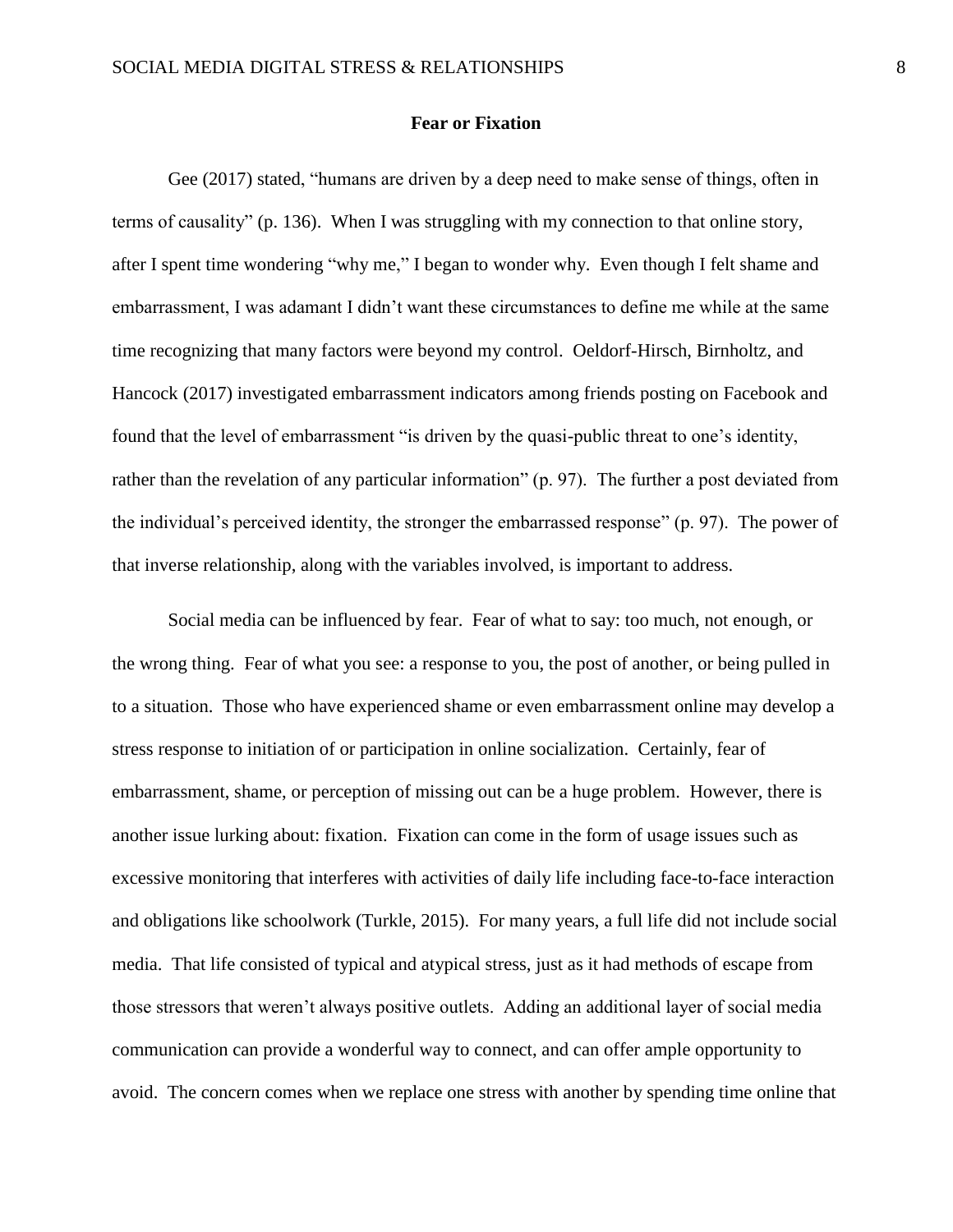takes time away from another beneficial task. Fear and fixation can combine in the phenomenon known as FOMO, or the fear of missing out. Social media offers a way to connect and communicate with friends, and it can be a good escape from the daily rigors of life. Yet, in avoiding typical stressors through escapism the possibility exists to create another level of stress.

Fear and fixation can be counterproductive to well-being, particularly if the result is constant stress. Factors influencing an individual's development include "changes in the individual's feelings, personality, self-concept, and relations with other people" (Woolfolk & Perry, 2012, p. 7). McEwen and Lasley (2002) discussed how the  $21<sup>st</sup>$  century lifestyle increases exposure to stress and depletes defenses against it. Gee (2017) considered body and mind to be a combined "experience-processing device" (p. 9). Bronfenbrenner (1979) reminded us about environmental influence, which explains why it is impossible to isolate fear, fixation, and digital stress from other aspects of life. Clearly, understanding and addressing issues that negatively impact well-being makes for a healthier developmental process; one way a teen could improve this process would be to address media use and its influence on his or her life.

Social media can be a great place to explore the possibility of identity and connect in relationships. While it has many positive attributes, social media also has a dark side. No one can control the words and actions of other people, and these words and actions can influence identity and relationships. The age-old words of wisdom are true that you can't control others, but you can control your response. Choice exists in the response, particularly to fear or fixation. When it comes to reckoning with fear, a good start is to understand the fear and then have the desire to replace it. Fixation is about balance. Keeping balance in mind is important when conceding that areas of daily living can suffer at the hands of too much time online or under the stress of not being willing or able to let go of social media. People talk about diversifying their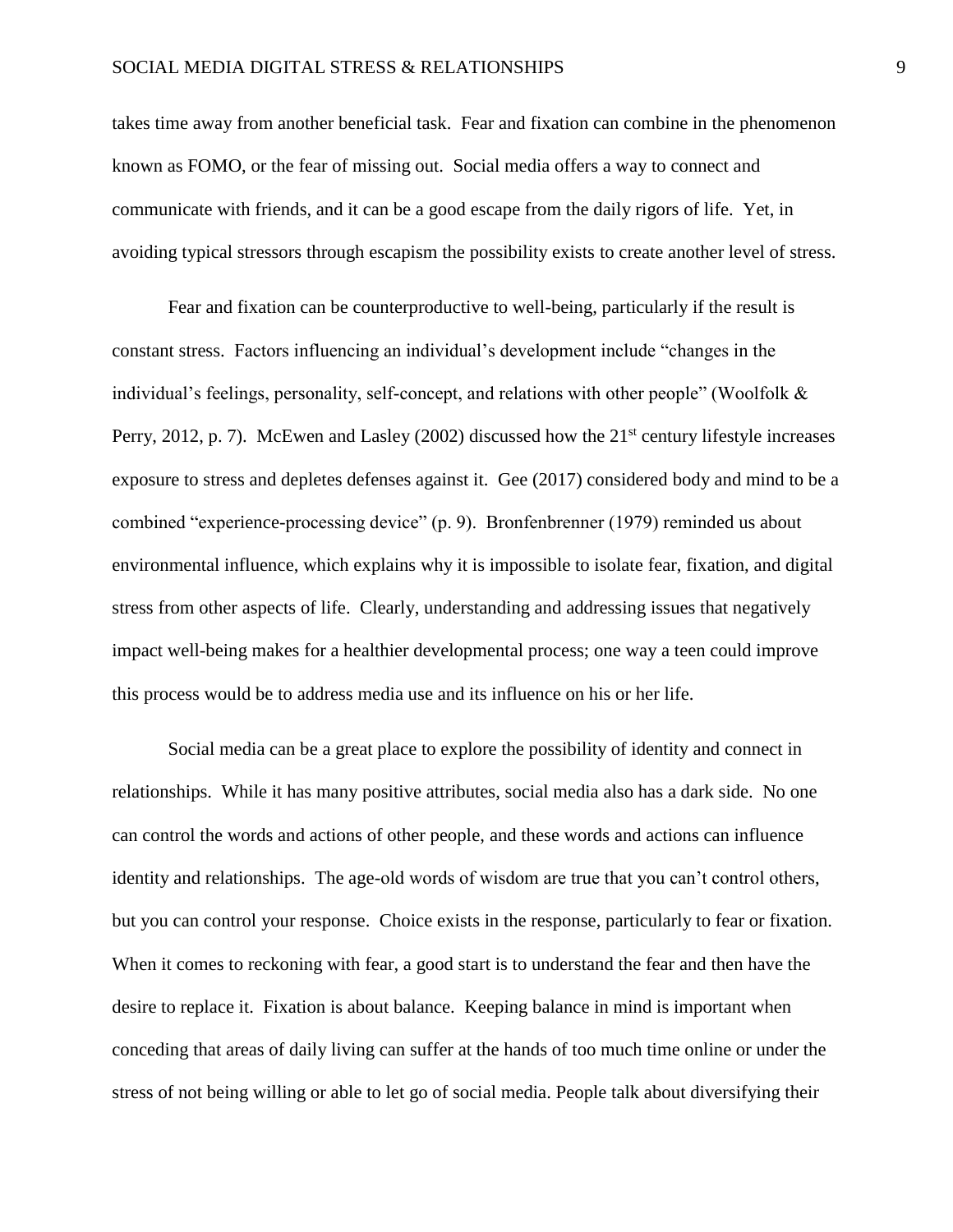stock portfolio and representing all the food groups in a healthy diet, and those tasks represent balance as a benefit to a well-rounded life. It is just as important to think about the place social media and digital stress have in a bountiful life.

## **Who am I?**

This question - Who am I? - plays a prominent role in an adolescent's developmental process and progress. Adolescents focus on identity work and relationships (Erikson, 1959), and spend time exploring possibilities and consequences, including those created by roles placed upon them by others (Woolfolk & Perry, 2012). Underwood (2011) endorses exploration and decision making that supports an individual's goals. A busy time in life, teens are often working on development with a device in hand. When referring to identities, Gee (2017) divided them between activity-based and relational. Activity-based identities are defined by free choice and reciprocal relationships between an individual and a social group; relational identities are described by commonalities or contrasts among people, such as age, gender, and culture. Both aspects exist on social media and an adolescent can be exploring multiple identities at once. Social media – networking, virtual/gaming, or both – play a prominent role in an adolescent's existence too. This means it is important to view this period of youth development through a lens that includes social media and its influences on the individual and his or her personal ecological system.

When he was seven, my son learned one of his peers was on Facebook. An astute rule follower, he was flabbergasted to realize that his friend portrayed himself as much older to establish a profile and at the same time, he wondered why this boy wanted to pretend to be someone else. Exhibiting wisdom beyond his years, he expressed rule breaking as problematic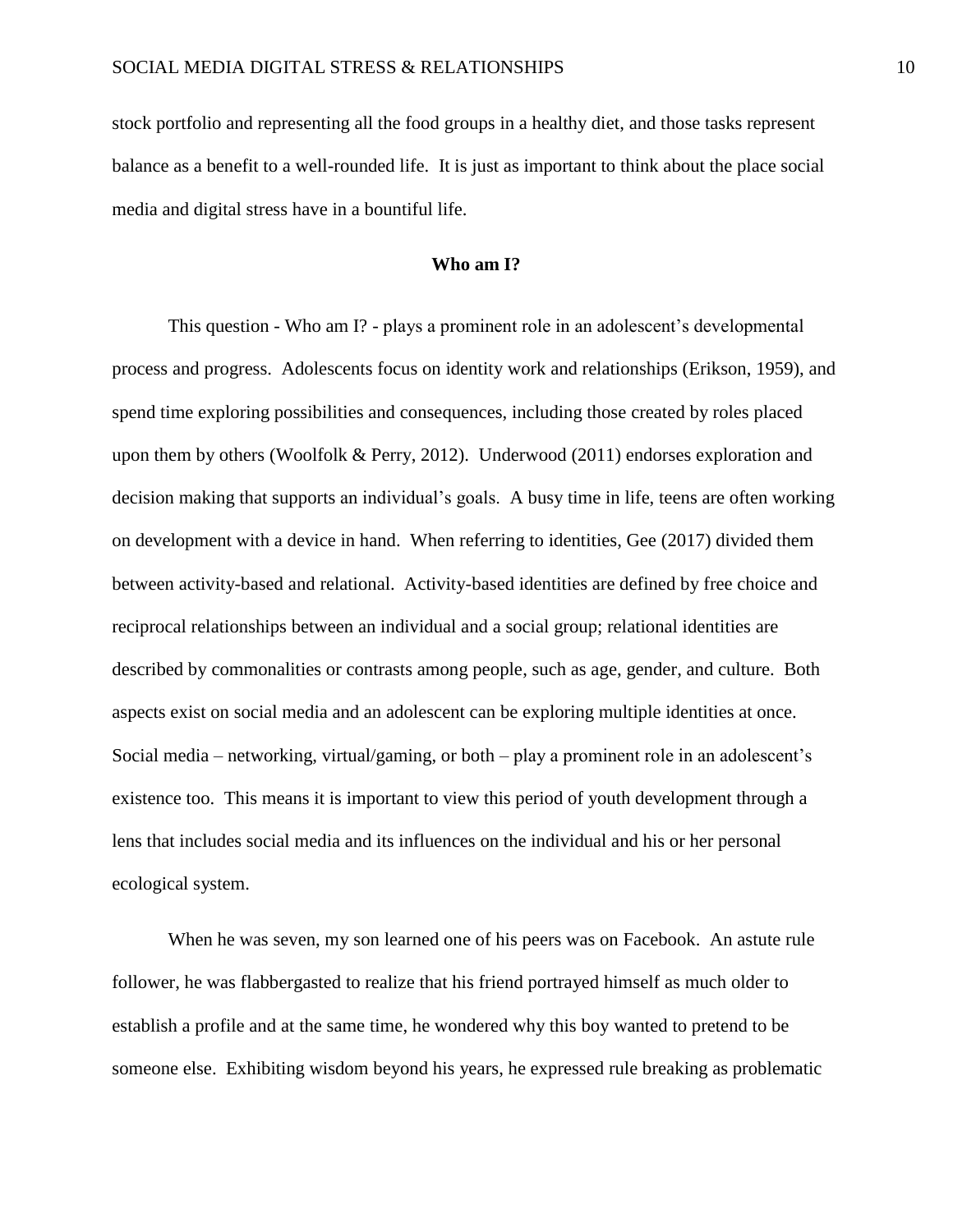## SOCIAL MEDIA DIGITAL STRESS & RELATIONSHIPS 11

and vocalized his disappointment that his friend would lie and that his mother allowed it. And, when it came to the fact that a false identity had been created, my son was sad knowing that a boy wanted to deny his identity and pretend he was a grown up. It seemed to me his was an age appropriate reflection on the possible existence of cognitive dissonance.

Thinking about this seven-year-old adult imposter brings up the prospect that creation of a social media persona advances or stalls development. By design and definition, cognitive dissonance, stress that results from two conflicting beliefs, creates friction for an individual. In his motivational model, Maslow (1987) postulated both growth and deficiency needs. In the deficiency end of the spectrum, he included belonging and esteem needs, in which he theorized an individual would be motivated to fulfill steps to progress up a pyramid in the quest to move forward in a positive direction toward self-actualization. Throughout my years as a child and an adolescent, my parents advised caution when it came to application of the terms always-never and everyone-no one. This warning replays in my mind as I consider how digital stress from social media involvement may influence development and shift relationships.

Cingel and Krcmar (2014) suggested we suffer by comparison, stressing over attempts to present a certain image to others. Expanding on the psychosocial stages of Erikson (1959), Marcia (1966) theorized there are four identity statuses, which refer to relational choices. The four statuses are identity diffusion, foreclosure, moratorium, and achievement. It is worth exploring the possibility that uncertainty of social media responses, expressed and received, may equate to diffusion, which in turn slows processing of a developmental stage. This possibility, along with consideration given to the works of Maslow (1987) and Bronfenbrenner (1979), indicates that while the direction is unknown, the shifting relationships of adolescence are influenced by digital stress from social media.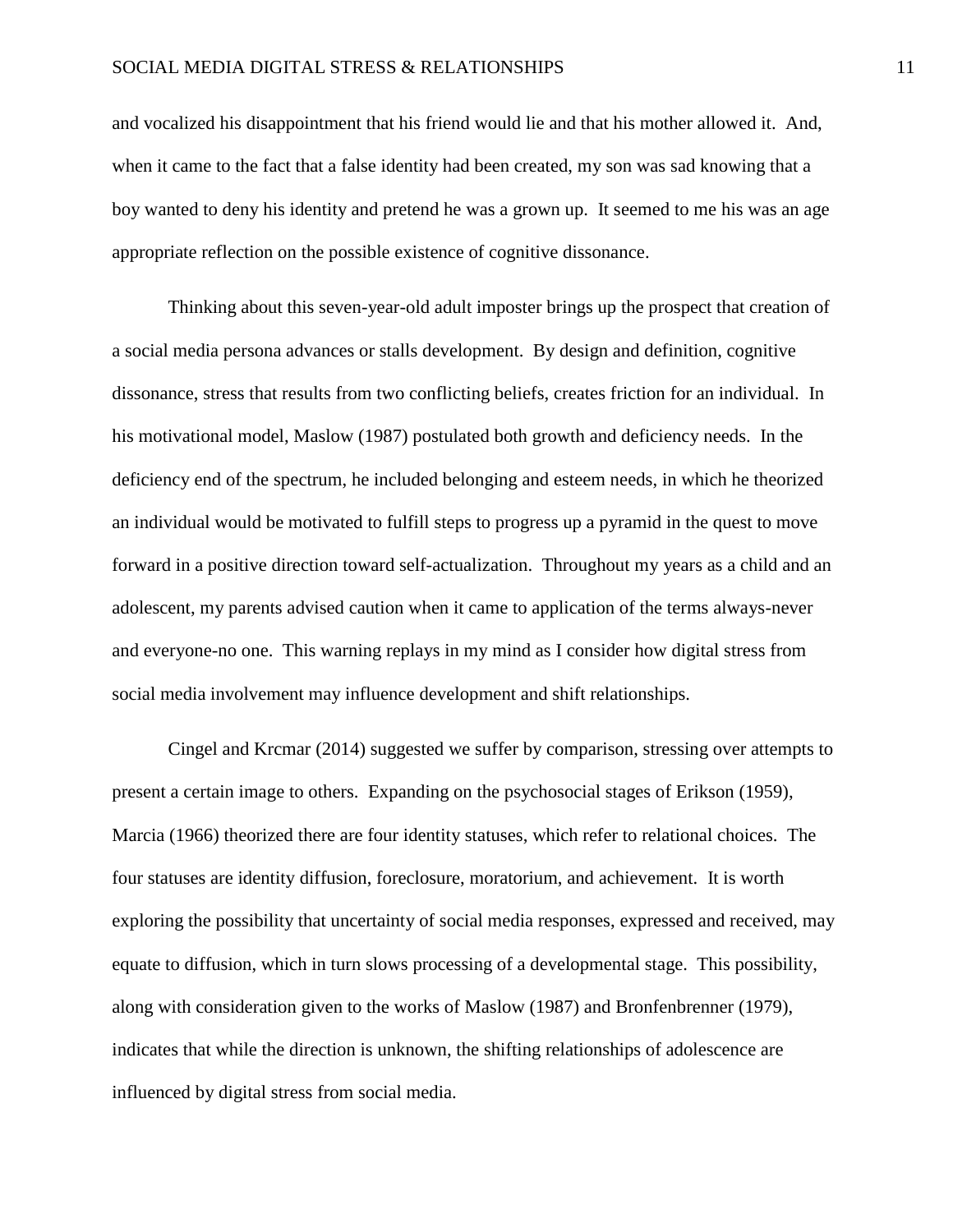In its central theme of search for identity, adolescence is an important time for focus on positive assets and potential. In their recent study, Scales, Benson, and Roehlkepartain (2011) found that "the accumulation of three broad strengths in adolescents – their sparks or deep passions, their relational opportunities, and their sense of empowerment – are strongly associated with better academic, psychological, social, and behavioral well-being for adolescents, and specifically, with prosocial outcomes that reflect engagement with and contribution to community and society" (p. 275). They found that aligning supportive ecologies with an individual's personal strengths and capabilities promotes self-efficacy, which holds the promise of a brighter future where a youth's positive development may include making a beneficial contribution to the individual's identity and his or her community.

Maslow (1987) regarded childhood as the time when much of adult character formation takes place. Referencing an ecological approach, he indicated that motivation rarely takes place in a vacuum; instead, it is influenced by people and places. If elements organize in a manner that supports identity exploration, the result is congruency for an adolescent, which opens up the possibility for healthy individual development and opportunity to make societal contributions. Unfortunately, elements don't always organize in the optimal way, which can result in stress. Stress influences life – in a positive way it can motivate you or in other instances certain exposure or prolonged stress can negatively impact development. All this influence can be inferred to digital stress. Who am I? This question can be answered in many ways for just one person. Early teens are living through the mystery of what they will become, looking for a place of belonging in their world. The search for identity is a lifelong process, but an integral part of that process occurs during adolescence when individuals are learning who they are and what they think.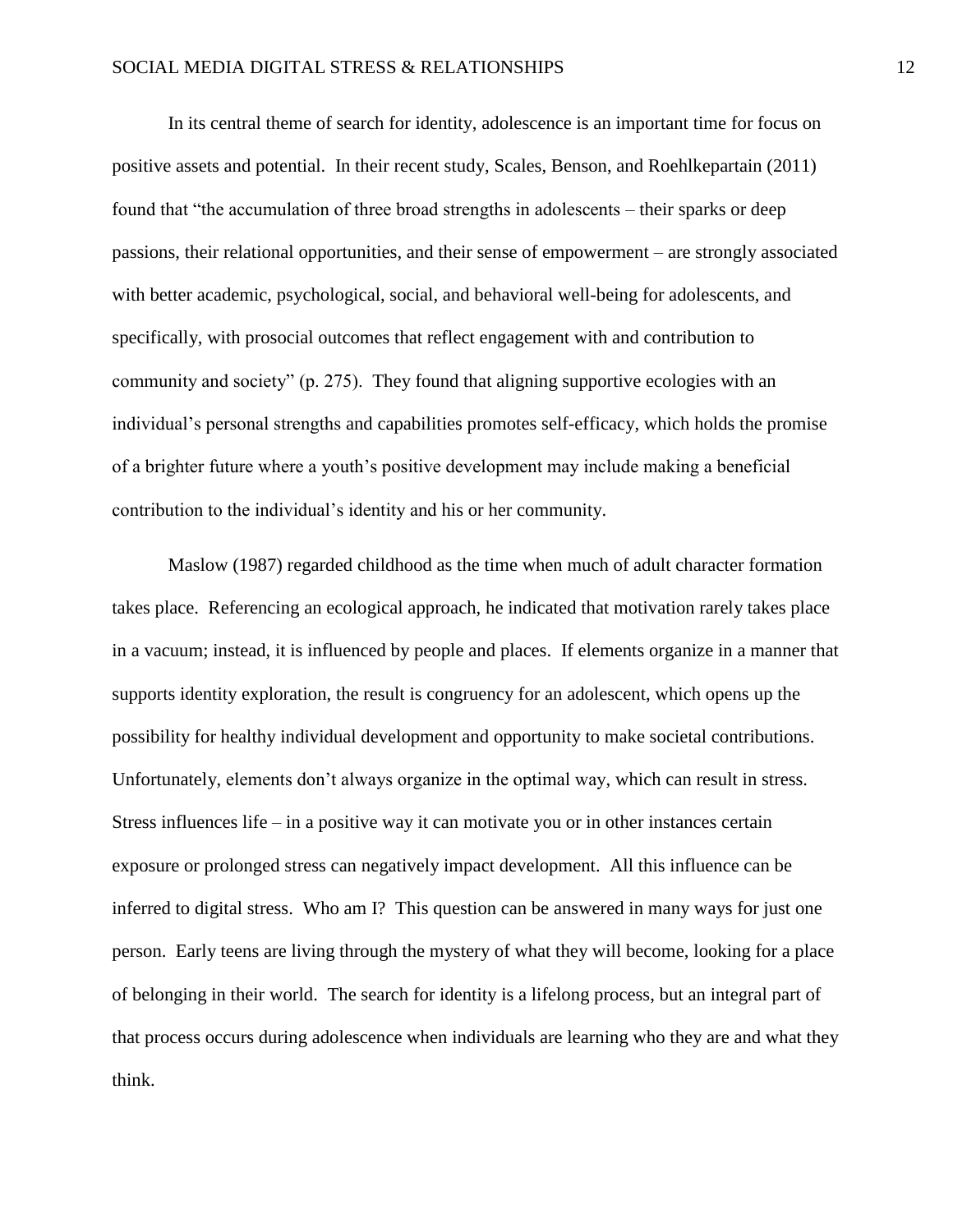## **What Do I Think?**

During adolescence, amid puberty, the brain continues to develop, and adolescents' choices affect brain health. Brain health "involves a proactive and lifelong application of specific behaviors that are organized into five major domains: physical activity; mental stimulation; spirituality; socialization; and, nutrition" (Fine & Sung, 2014, p. 31). "The teenage brain differs from adults, particularly in key areas of emotion processing, sensation-seeking and decision making" (p. 522). It has also been determined that "the parts of the brain associated with complex decision making, impulse control, error-checking, and judgment mature the latest" (p. 522). Current theory promotes the inclusion of both biology and environment in brain development. An ecological approach (Bronfenbrenner, 1979) infers consideration of reciprocal relationships among influence, such as what the brain thinks and how the brain develops.

Society often portrays teen turbulence as fallout from the hormonal changes they experience. Emphasizing an ecological approach that recognizes the influence from an interplay of psychological, social, cultural, and historical events, Lerner (2007) relayed that "the environment doesn't simply act on us; we act on the environment" (pp. 29-30). Because many American teens live a portion of life on social media, it is a place for them to act on the environment. Consequently, social media can be a great tool for development as youth open up and create their own identity. Seargeant and Tagg (2014) suggested that "Identity cues that are 'given' – through deliberate and conscious management – and those which are 'given off' – less consciously revealed in interaction – are mediated not through face-to-face co-presence, but primarily through language use" (p. 6). Who we are and what we think are inextricably linked. In social media, as communication happens without face-to-face context, an adolescent is left to decipher meaning of another individual's post/message with only his or her own perception.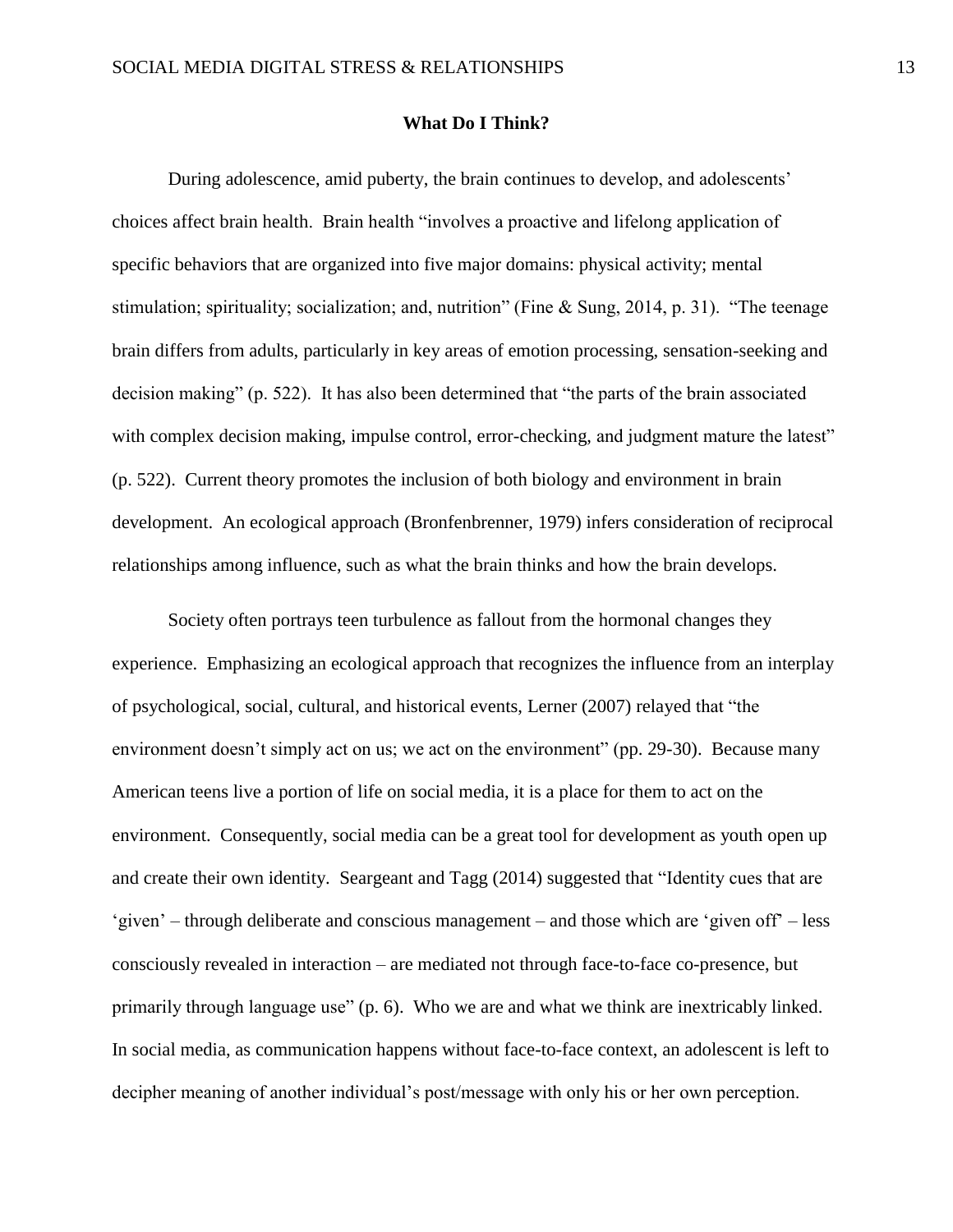The value of an adolescent gaining understanding and realizing the influence of relationships is illuminated by social constructivism. For example, Vygotsky (1930) saw learning and development as a collaborative process that emphasized the influence of environment and experience. Social constructivists contend that people develop knowledge based on their personal perceptions of the reciprocal relationships, including social and cultural, that they maintain within their environments. A social worker or teacher may use constructivist methods with a teen to help "alter their constructions of reality in order to change emotions and behaviors that are problematic" (Furman, Jackson, Downey, & Shears, 2003, p. 265), but a specialist is not necessary to facilitate the benefits of social constructivism. The benefits can be extended to online environments and to life in general. If a teen is inclined to use a constructivist approach, it can lead to a strong sense of self-efficacy.

A reciprocal relationship, other people's perceptions and those of a teen all influence his or her life choices and wellbeing. Perceptions can be connected to confirmation bias. Gee (2017) called confirmation bias a "brain bug" that "causes we humans to pay attention to evidence that supports evidence we already believe and ignore or misconstrue evidence that does not" (p. 138). This concept is strengthened by egocentrism during the teen years. Elkind (1967) explained the developmental phase of egocentrism as alive and well during early adolescence. Egocentrism presents itself in an adolescent's belief in the existence of an imaginary audience "that is preoccupied with his appearance and behavior" (p. 1030) and creation of a personal fable. Both concepts influence some of the behaviors seen in this age group as a teen feels unique, as if what affects his or her life is different from everyone else. It is understood that this perspective taking influences thoughts and actions. What comes to mind is how imaginary audience and personal fable adjust for social media times.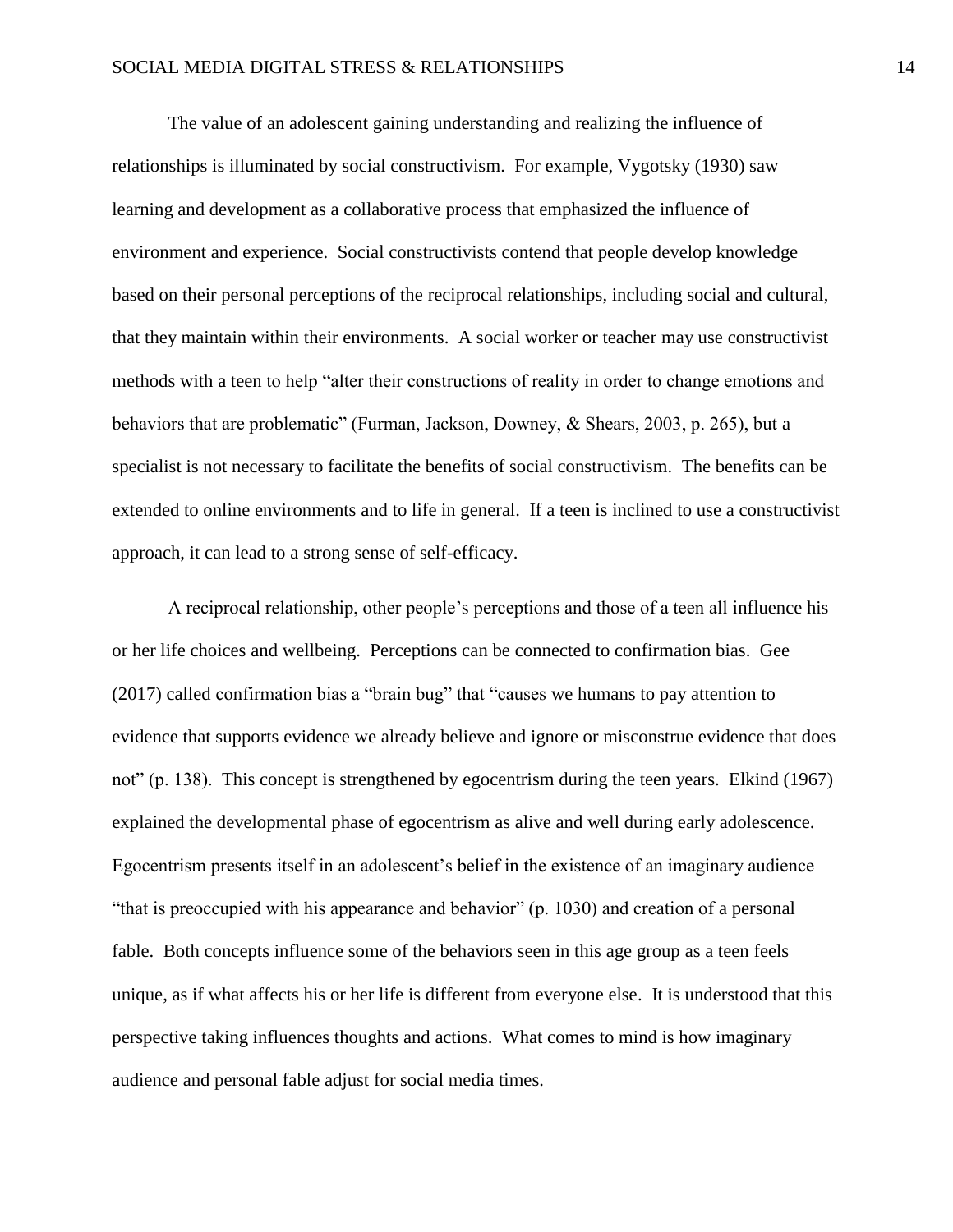Hoping to better understand the implications of a social media heavy adolescence, I am curious to know how social constructivism and egocentrism play out in social media, if the imaginary audience turns real and personal fable becomes collective. In one study, Cingel and Krcmar (2014) revealed results that show Facebook use as positively related to behavioral rehearsal, which is related to imaginary audience ideation. The authors posited the Compare-Think-Act trilogy, which has adolescents comparing their behaviors to that of others, thinking of ways to achieve a desired behavior change to appear like the others, and acting in a way that achieves the desired outcome (Cingel & Krcmar, 2014). A later study (Cingel, Krcmar, & Olsen, 2015) indicated that personal fable heightens a teen's awareness of imaginary audience, which results in teens staying very active on Facebook to achieve the "goal of remaining special and important" (p. 34). While personal fable is related to an increase in social media activity, it is not linked to controversial self-disclosure (although imaginary audience IS linked to controversial self-disclosure). What does all this mean?

In the daily life of a teen, the exploratory nature of the adolescent developmental stage coupled with the increased desire for peer connection highlights the significance of disclosure. As a way of exploring the possibilities of identity, adolescents try on roles (Woolfolk & Perry, 2012), sharing pieces of information and self to be seen and to connect. Turkle (2015) posited the pros and cons of identity work in a digital space, which influence development. Since social media is prominent in a teen's day-to-day life, it is an environment ripe with disclosure. Issues arise when a disclosure is met with vocalized judgment, leaving a teen anxious or upset. This can lead an individual to spend time worrying about not only what to think but what to say (Scheff & Schorr, 2017), thus stalling advancement.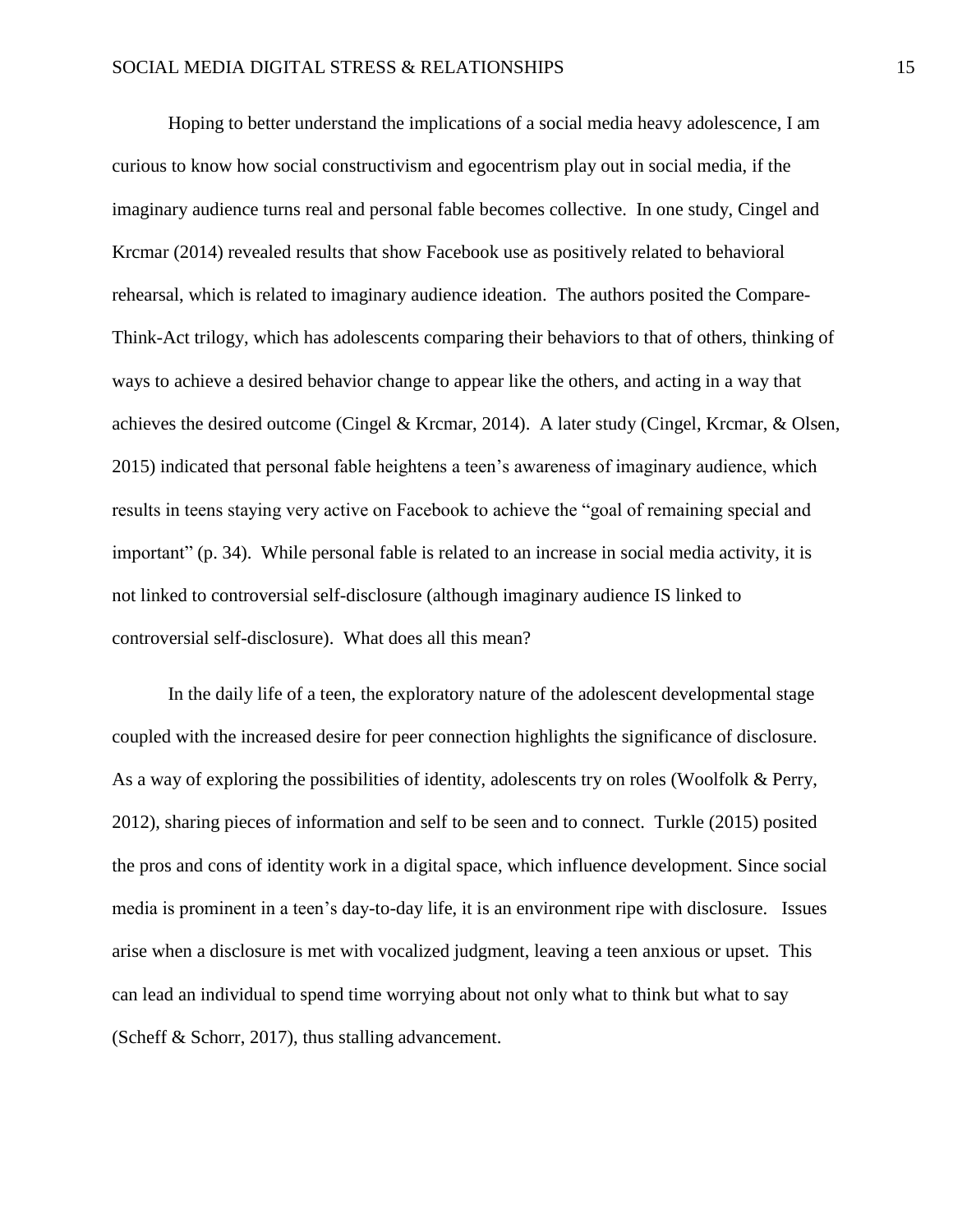The automatic thought that follows egocentrism is the fact that the individual is only thinking of him or herself. While that may be true on one level, Elkind (1967) demonstrated it is often in the name of belonging. Just as Maslow (1943) said, people are motivated by the need to be a part of something; a need that applies to relationships. As they develop, teens may struggle with finding a place in society. Adding the perception of varied and conflicting social media contexts during identity formation contributes to a recipe for influence on development. There is no absolute on how an adolescent perceives social media during the age of egocentrism. In some respects, social media has turned the imaginary audience real, just as for some the fable has become collective. This is particularly true if social media posts are made in an attempt to belong. The trick is to temper the need for belonging with the need to develop individuality.

It is entirely possible that the public venue and converging cultures adolescents involve in their daily lives as they surf the web cause digital stress by challenging "a teens' ability to meaningfully portray the nuances of who they are to different and conflicting audiences (Boyd, 2014, p. 47). Dweck (2016) spoke of mindset, making the case that a growth mindset adds value to an individual's life. "The growth mindset allows people to value what they're doing *regardless of the outcome*" (p. 48). Most assuredly, this type of outlook can contribute greatly to a teen's development by influencing how he or she handles daily life and time on social media. Advocating for the cultivation of a growth mindset is another way to help a teen establish the skills and resources to flourish by making wise choices or, when necessary, working to overcome a less than favorable outcome.

#### **Where Do I Belong?**

Searching for belonging can be construed as an internal developmental journey or as a trip towards connection with others. Part of an internal journey could be the outward act of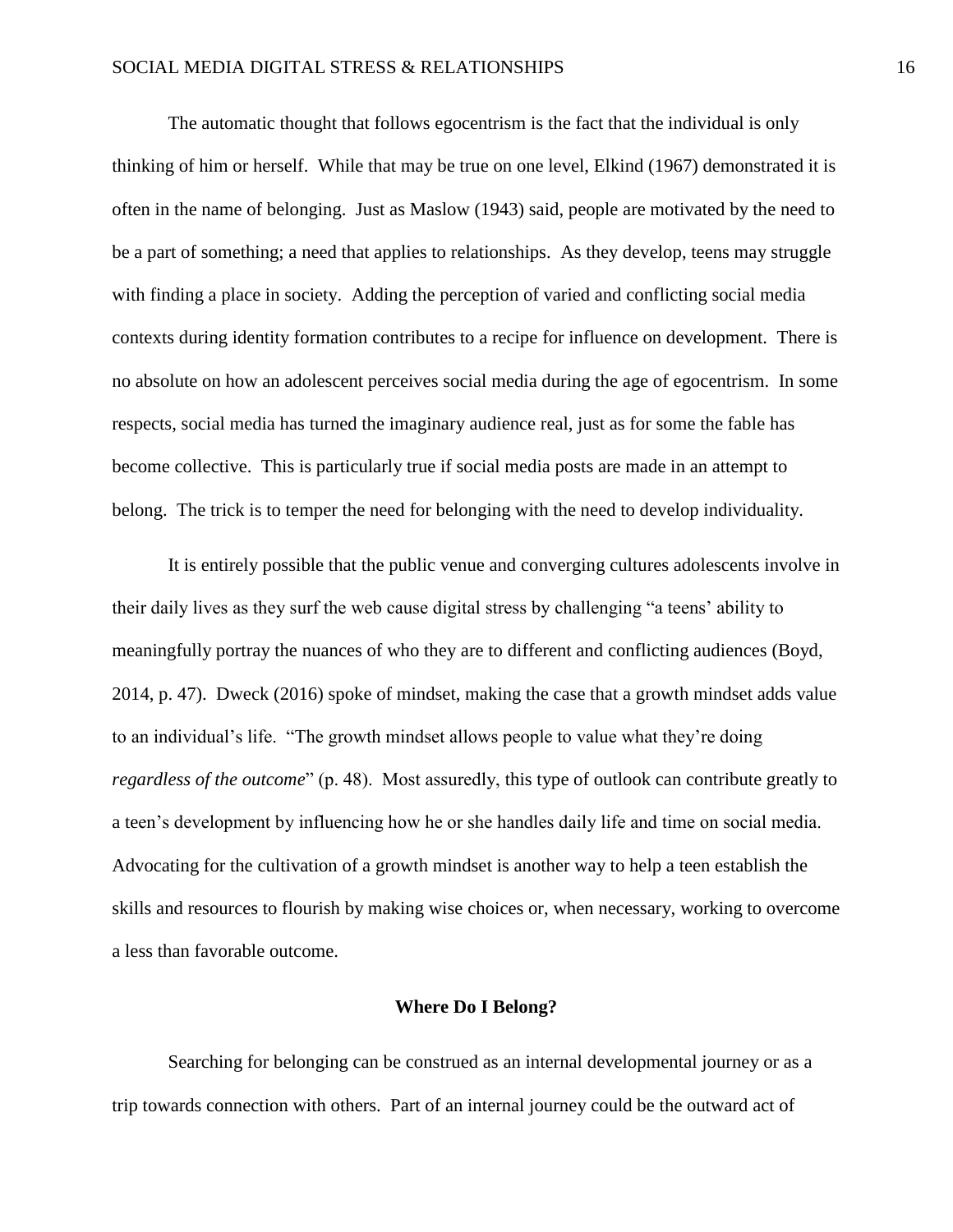building identity on social media. In fact, Turkle (2015) found that youth gravitate to the digital world to experiment with identity work. "The ability to understand how context, audience, and identity intersect is one of the central challenges people face in learning how to navigate social media" (Boyd, 2014, p. 30). Over time the way adolescents use technology has evolved, but the fact that "virtual space is a place to explore the self" (Turkle, 2015, p. 6) has stayed the same. An internal journey that includes identity work performed on social media comes with connectivity to the online community, which means it most likely includes connectivity to online reciprocal relationships.

After asking where do I belong, the next question might be where does social media belong in the lives of active participants? A positive reaction to social media use is the ability to give "identities" a trial run. On the flip side, a deterrent is the worry of identity being held at bay due to fear of being judged or bullied. Either way, it can be said that the desire for belonging motivates the behavior (Maslow, 1987) in either direction. Achieving a sense of belonging is a positive outcome capable of helping a teen to thrive. The problem comes when an individual continues to feel as if they don't belong, which keeps them searching for connection, potentially at the expense of meeting higher level needs. Whether it be constant monitoring of social media due to fear or fixation, or another reason, searching for a sense of belonging online can be a distraction from the age appropriate tasks of development.

Adult perceptions can affect adolescents' thoughts and experiences such that it leads to the question: Do adults, at times, project stress on adolescents, thinking from the experience of growing up in an earlier off-line time? Teenage digital natives are growing up in a different era, one that doesn't include a period of life without devices and online networks; the normal adolescent stressor of trying to find one's place is magnified on and complicated by social media.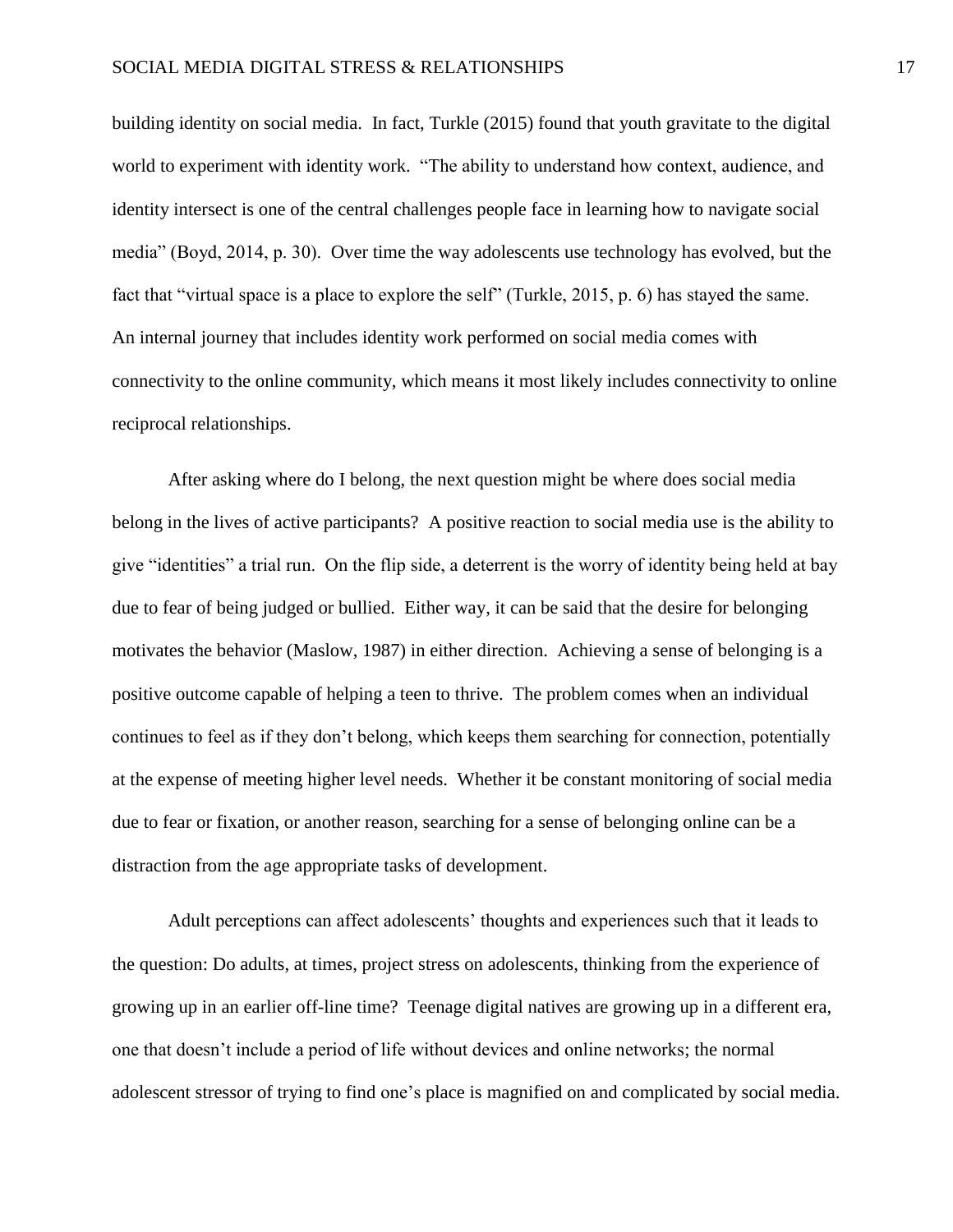Back in the day, my friends and I had private conversations and shared events that united us. When we re-hashed them to get a chuckle, we called them inside jokes. Inside jokes and shared experiences were discussed among a close group of friends where belonging was secure for its members. Now, these intimate moments are likely posted on the world wide web for a wider audience to see. As an adult, the world I describe and prescribe may look very different from the one in which a current teenager exists, especially when I am privy to a social media post that is an inside joke among a group of adolescent friends. Whether or not I am the intended audience or part of the story, I can see a public post and it has the power to influence my relationships with the youth in my life. After all, I, as a parent and educator, am setting expectations for another while that individual is wanting to follow his or her own path. While this does not necessarily result in overwhelming stress in every instance, a certain level of stress is inherent in any situation where one person is attempting to control an aspect of another's journey. Social media adds an extra layer of complexity to this realization.

Boyd (2014) discussed context collapse that "occurs when people are forced to grapple simultaneously with otherwise unrelated social contexts that are rooted in different norms and seemingly demand different social responses" (p. 31). This happens in the real, non-virtual world, but presents with distinct challenges in the virtual world because the audience is not visible and grows more quickly and easily without one's involvement. Recall the study (Oeldorf-Hirsch, Birnholtz, & Hancock, 2017) that investigated embarrassment and found a response determinant was the "nature of the audience," which "needs only to be imagined, not present" (p. 97). This remark reinforces that the audience is as it is perceived by an individual, imagined or real. Further exploration on how perception influences development for a teen is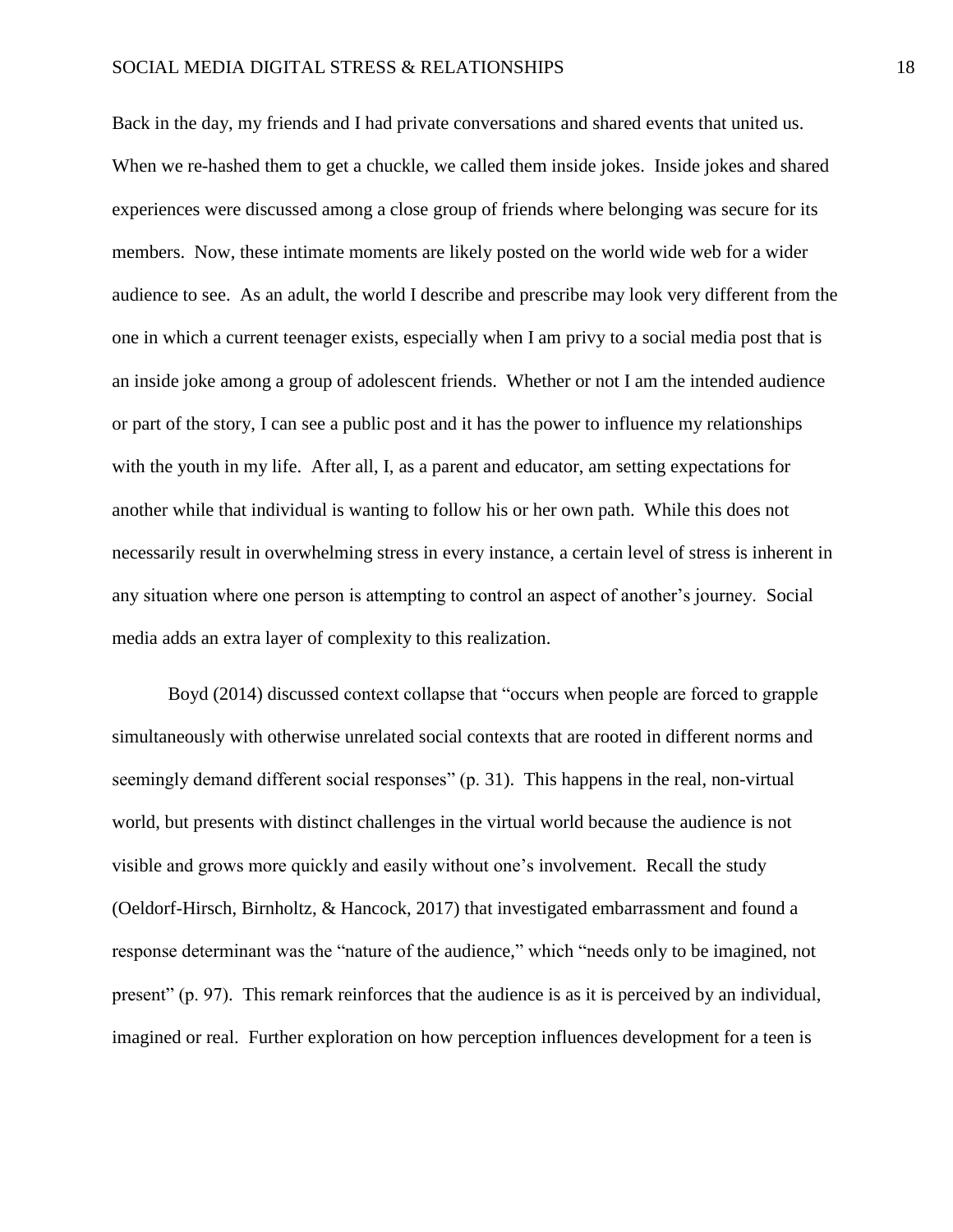important if the way in which a communication is perceived impacts an adolescent's sense of belonging within the peer group or beyond.

A potential byproduct to explore is the concerning prospect that the public nature of social media results in an individual's feeling as if he or she has no safe haven. Sadly, I believe further research will show that the long-reaching arm of technology makes many people feel as if they have no place to seek refuge from its storm. Due to the "global" nature of social media – in the home, at school, on the streets – there is no escaping it, social media follows an individual anywhere and everywhere. But what do people expect? Educator and mother Jessica Lahey (2015) suggested, "the social conflicts of childhood are all part of our education in human relationships" (p. 97). The role each relationship plays can be positive, negative, or a combination of both. Bronfenbrenner (1979) indicated a smoother developmental transition is an affirmative response to strength through connection, reinforcing the belief that nurturing relationships and positive regard are instrumental in life (Corey, 2013). Adolescents need to understand that while they seek to belong, they also need to find balance, which may include making choices such as one that deals with the role of social media.

#### **What Do We Mean To Each Other?**

Turkle (2015) raised issue with a resulting loss of empathy due to missing opportunity for eye contact, listening, and paying direct attention to others. Admitting technology has value, she nevertheless wanted to caution people not to fall in to a false sense of connectedness when the same social media has the power to divide. She encouraged developing online and in-person communication and conversation skills in our youth so that they develop empathy. Promoting well-being as central to life satisfaction, the website of the Centers for Disease Control and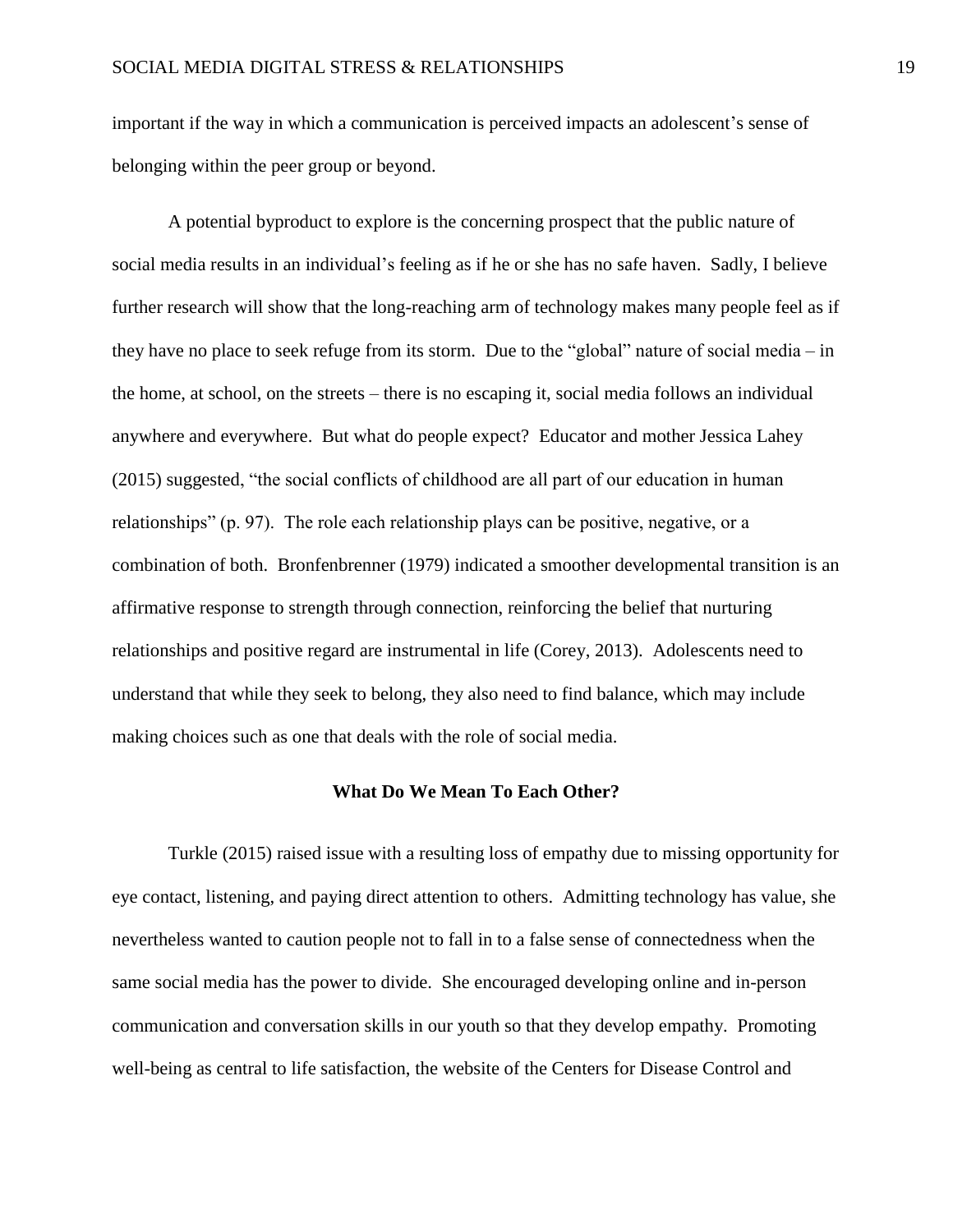Prevention (2013) states that "in general, well-being is dependent upon good health, positive social relationships, and availability and access to basic resources". Although every aspect of this scenario is important, relationships stand out. In pursuit of a goal to foster healthy teen development that promotes compassion (for self and others), it is imperative to understand the ways in which communication via social media changes how a teen interacts with friends and family so that the quality of adult guidance Vygotsky (1930) pointed to in his Social Constructivist Theory can be put in place.

From middle childhood to and through adolescence children base their friendships on shared interests and reciprocity while moving towards a deepening of the peer bond through increased commitment and intimacy (Woolfolk & Perry, 2012). Cingel, Krcmar, and Olsen (2015) explained that teens stay active on social media to remain special and important. "To exist in digital space is to exist in peer culture, especially for teens" (Collier, 2014, pp. 253-4). Pre- to early adolescence is marked by a decline in self-esteem as this age group worries about what their peers think of them. Later, that worry trends downward as young people align their behavior with their personal belief system while thinking less about how others see them and becoming more in tune with the reality of their future (Woolfolk & Perry, 2012). While steps and missteps during this transitional period can impact development, healthy connections with peers can be pivotal in redirecting a negative pattern toward a more positive outcome.

Teen drama has the potential to be amplified by social media (Boyd, 2014). Defined as "performative, interpersonal conflict that takes place in front of an active, engaged audience, often on social media", teen drama "does not automatically position anyone as either a target or an abuser" (p. 138). Englander (2013) differentiated bullying from gateway behaviors with the established criteria of a power imbalance, repeated incidents, and intention. Boyd (2014)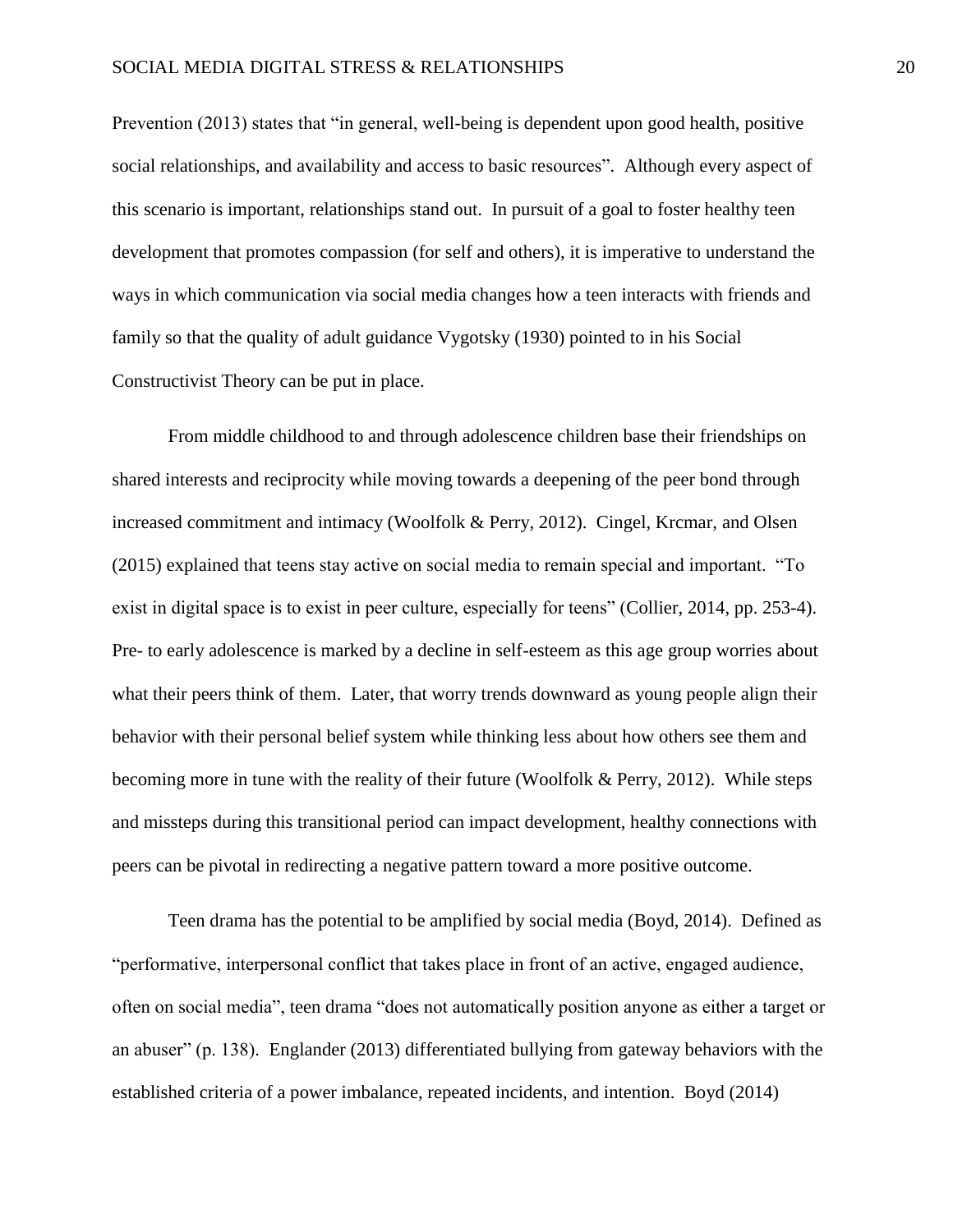asserted that "gossip, good and bad, helps people broker social status" (p. 145). Sharing a general admission about technology, Turkle (2015) reflected: "From the early days, I saw that computers offer the illusion of companionship without the demands of friendship and then, as the programs got really good, the illusion of friendship without the demands of intimacy" (p. 7). Learning how to balance the influence of social media on peer relationships is a skill for a teen to add to his or her repertoire, especially considering that intimacy leading to adult generativity, by its very nature, evolves through face-to-face contacts. An important point to remember is that when it comes to teen drama, intention and perception count.

An area that needs further exploration is determining how fear of judgment and/or bullying influences peer interactions. Peers rely on one another for support, but it is important for them to remember they are all developing the skills necessary to cope in positive ways (Boyd, 2014). It is clear that outside influence exists in the pursuit of belonging inherent in the age and life of the American teen. Boyd (2014) determined that, "Although the data suggests otherwise, the assumption among many parents and journalists is that social media radically increases bullying" (p. 130). This data may be encouraging, but it doesn't exorcise the potential for underlying worry that could show itself as anxiousness or stress in a teen who wants to fit in and be a part of a collective whole, but is unsure of how to act or react on social media.

We envision the family unit as a group of people, yet there is another pertinent member of most households today: technology. Back in the days before technology, Marcia (1966) reminded us that an adolescent's identity work involved parental influence. For parents, the balance waivers between keeping adolescent children in the nest "safe" and helping them learn important skills to enable healthy development and success. Social media use strikes at this balance from all directions. Collier (2014) cautioned against sheltering your teen from online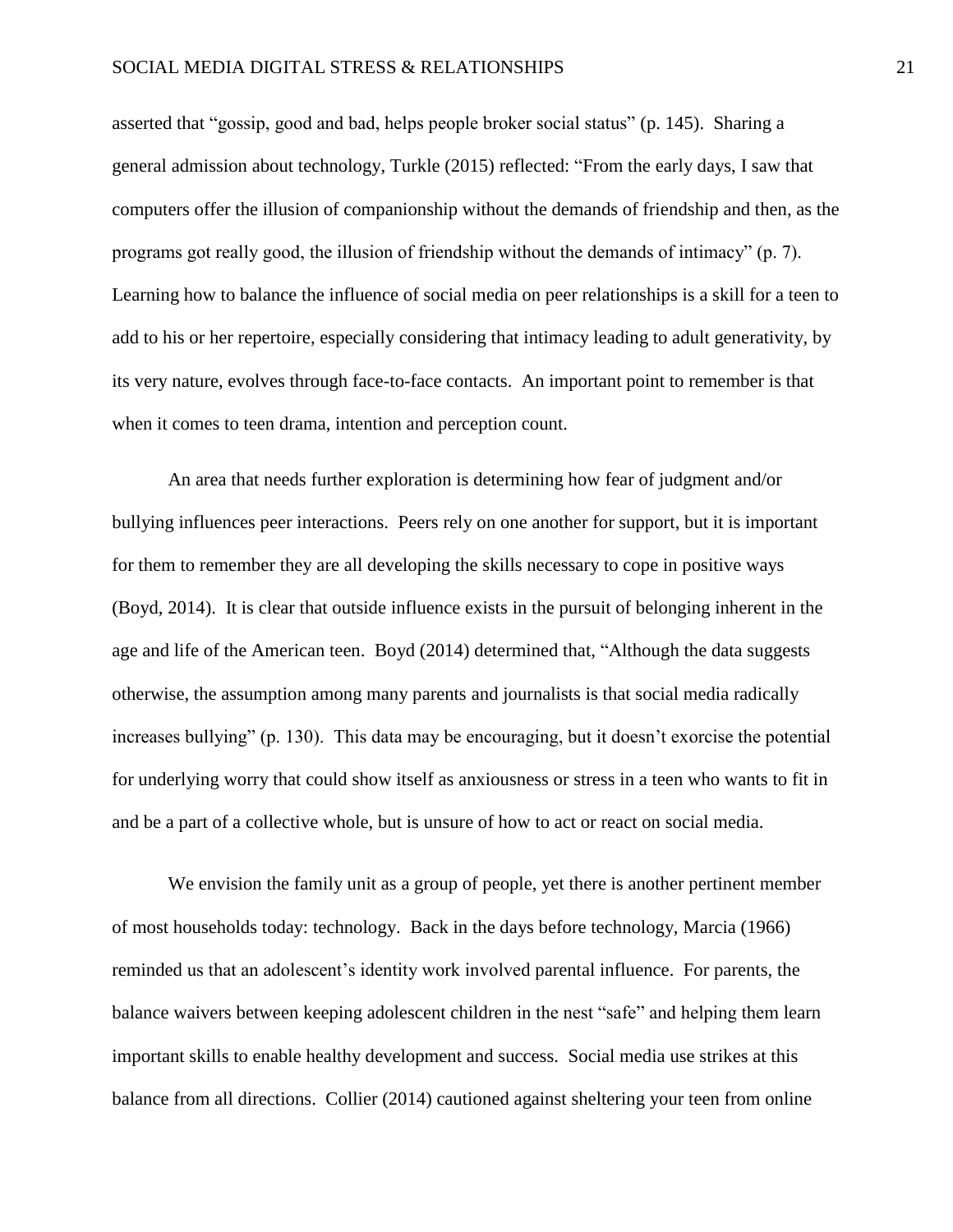## SOCIAL MEDIA DIGITAL STRESS & RELATIONSHIPS 22

activity when she discussed juvenoia, the term coined to describe excessive fear over society's progress and the resultant social influence. For example, I know a couple who got divorced, stating their biggest argument was about the children's use of technology; the mother felt the kids should be online most of time because it kept them at home safe while the father felt they were missing out on all the world had to offer by being connected to their social/virtual networking devices. While I may not believe that was all that severed their matrimonial bond, it is a difficult subject to address from polar opposite sides.

"Perceived collective family efficacy is defined as members' beliefs in the capabilities of their family to work together to promote each other's development and well-being, maintain beneficial ties to extrafamilial systems, and exhibit resilience to adversity" (Bandura, Caprara, Barbaranelli, Regalia, & Scabini, 2011, p. 424). Research showed that "family efficacy contributes to the quality of family functioning and family satisfaction" (p. 441), which can be instrumental in modeling appropriate behavior by allowing adolescents an opportunity to help shape "collaborative family processes" (p. 426), and inferring the benefits of self-efficacy. Creating a mutually caring environment in the home where members feel supported and confident enough to engage in and act on human agency lends itself to movement in a positive direction.

Courtois et al. (2011) addressed family rules with a discussion of bedroom culture as it pertains to media use, discussing the varied degree of freedom that exists among teens. This study found that when teens must access media in a family common area or have access to fewer devices, that "limitation has a profound impact on the range of experiences that can be derived from media consumption" (pp. 416-417). "The higher the number of available devices and the more these devices are located in private spaces, the larger the chances of making up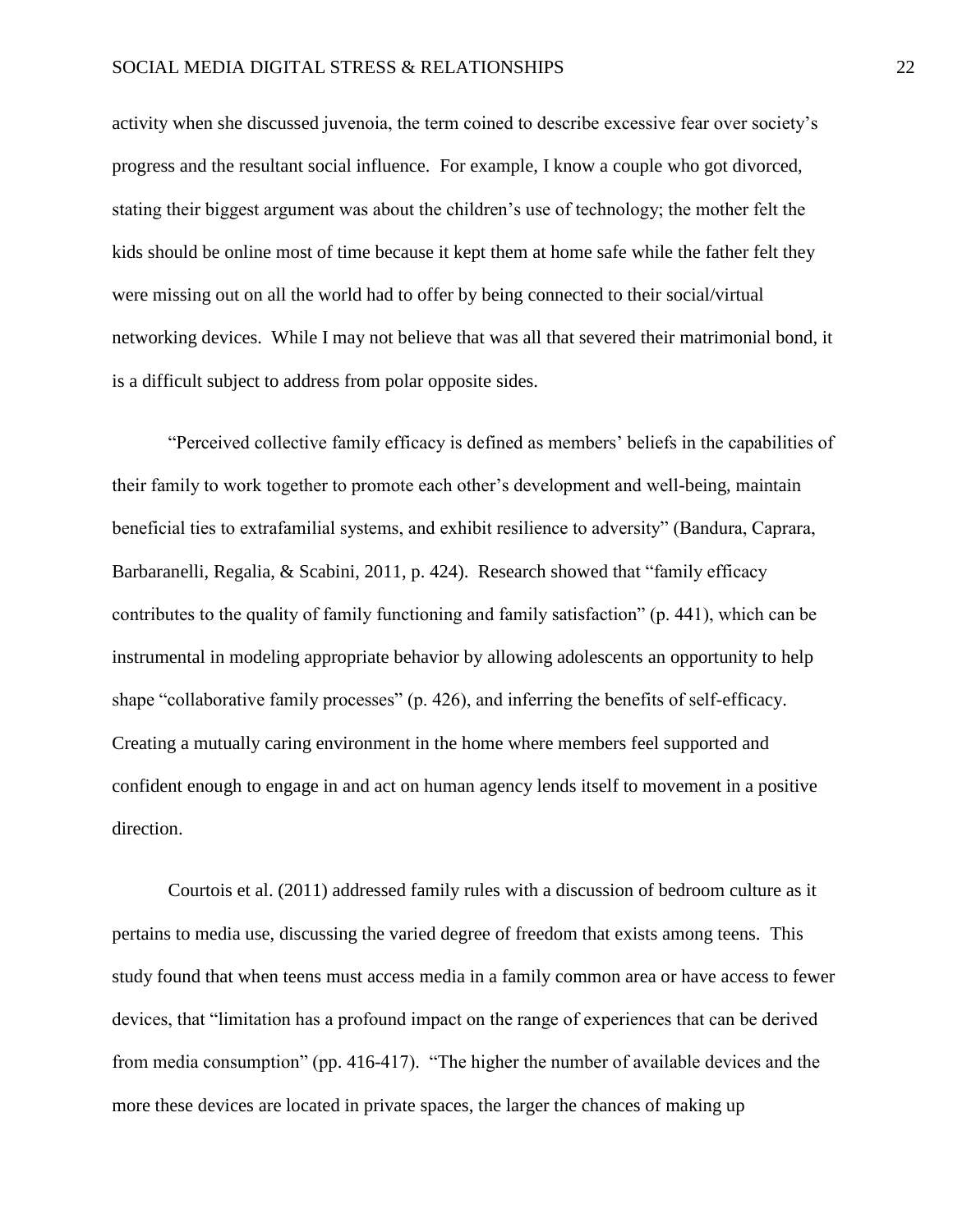autonomous media consumption" (p. 417). As with most options, there are positives and negatives to either media consumption environment. The idea of interdependence can help promote connection while at the same time encouraging a teen to learn healthy tools and set proper limits on social media viewing and participation.

Devices connect people to favorable social and educational means, but parents must be aware that tech-distracted parenting, "can look and feel to a child like having a narcissistic parent or an emotionally absent, psychologically neglectful one" (Steiner-Adair, 2013, p. 16). When it comes to technology, adults not only need to model appropriate behavior, but also to remember *not* to relinquish their parental role. Lamia (2015.) called it passive neglect. Turkle (2015) described a cycle of both adult and teen being distracted by their own technology yet being exasperated when the other falls victim to the same. While technology, including social media use, "can replace us as the source of values, information, context, community, and coaching in our children's lives" (p. 18), it is not able to provide human relational aspects that promote youth development. It does not provide the touch of a human hug, reflection off a human tear, or strength of a bond between loved ones.

Being the adult in the life of an adolescent requires understanding of the underlying truth that teens are often reluctant to come to parents or other adults with concerns about something they see, witness, or experience on the internet due to the fear they will be viewed differently or even punished (Livingstone, 2014). Boyd (2014) stated, "teens are blamed for not thinking while adults assert the right to define the context in which young people interact. They take content out of context to interpret it through the lens of adults' values and feel as though they have the right to shame youth because that content was available in the first place. In doing so, they ignore teens' privacy while undermining their struggles to manage their identity" (p. 51).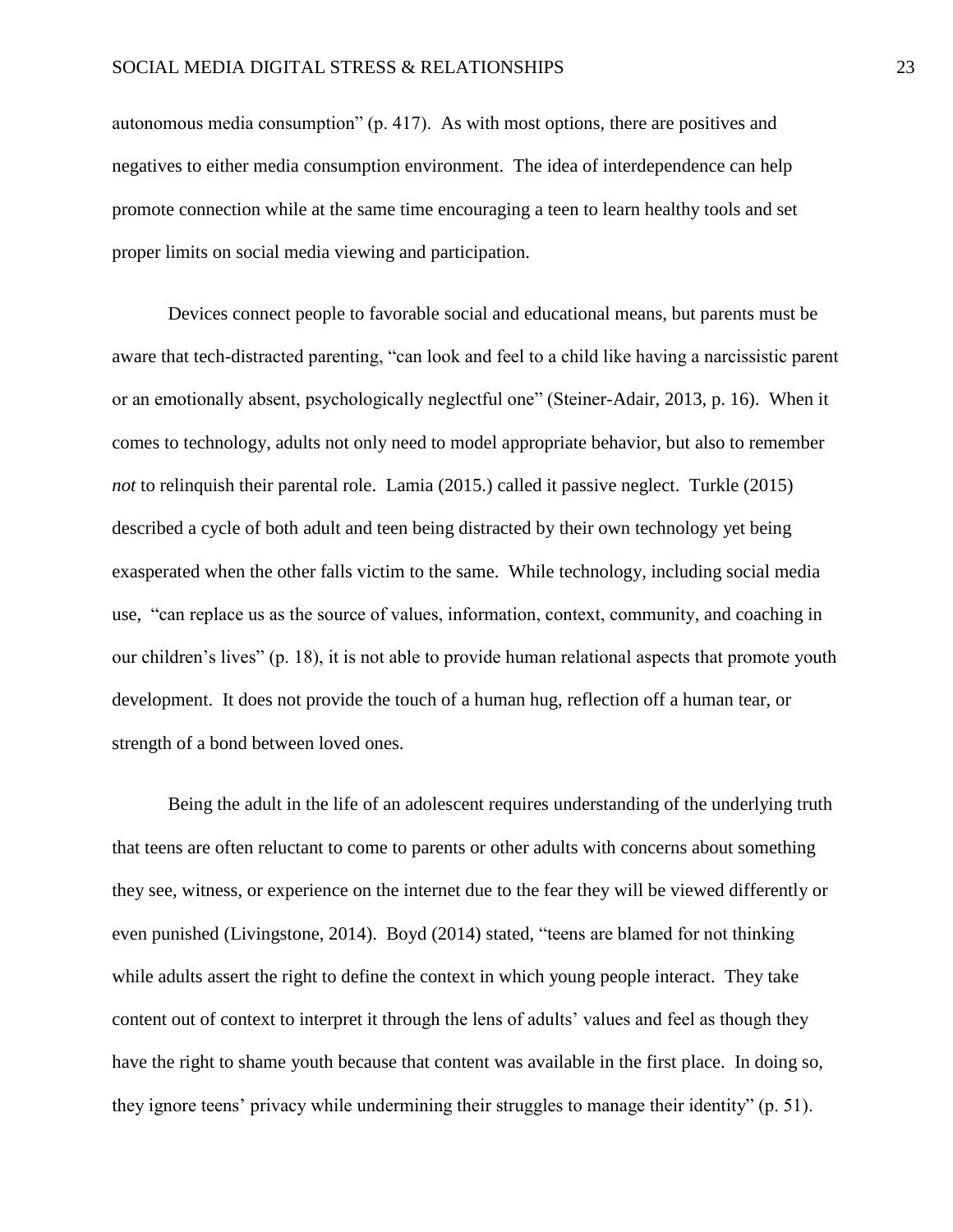This behavioral sequence has the potential to impose a limit on the developmentally appropriate separation from parents, and it isn't always the result of the teens thoughts, actions, or behavior. A thoughtful approach is to remember that each teen has a unique - personality, perception, situation, experience, etc. – and to consider social media and technology to be part of a relationship existing within the microsystem. This implies reciprocity and also the potential for healthy, harmful, or neutral influence. Future research should explore the possibility that the always on – always accessible social media culture results in teens' difficulty in achieving age appropriate separation from parents and/or guardians.

# **The Game of Risk**

The game Risk was popular in the 1970's. The goal was world domination, and a player had to expose him or herself to risk to win. One of the strategies was to form alliances with the other players; bonds that furthered shared vulnerability for a stake at victory. My cousin was nuts about Risk, asking us to play long rounds of the game day in and day out for what seemed like forever but was probably a year or two at best. The concept of the game is not unlike the mindset of a teen when it comes to actual risk. Unfortunately, my Risk-loving cousin took a lot of risk but didn't win in the end. His excessive substance use that began in early adolescence paved the way for him to begin his residency in a nursing home at age 35. During the teen years, peer pressure has strong influence over most teens. Exposure to risk becomes a major concern for this age group as it can severely inhibit positive development. While many human behavior theories focus on problems often equated to the age group, it is important to express that most teens "manage to navigate the hazardous terrain without developing serious personal problems" (Bandura, 1997, p. 177). Offering knowledge that creates awareness assists teens in navigating the unknown terrain of youth and life.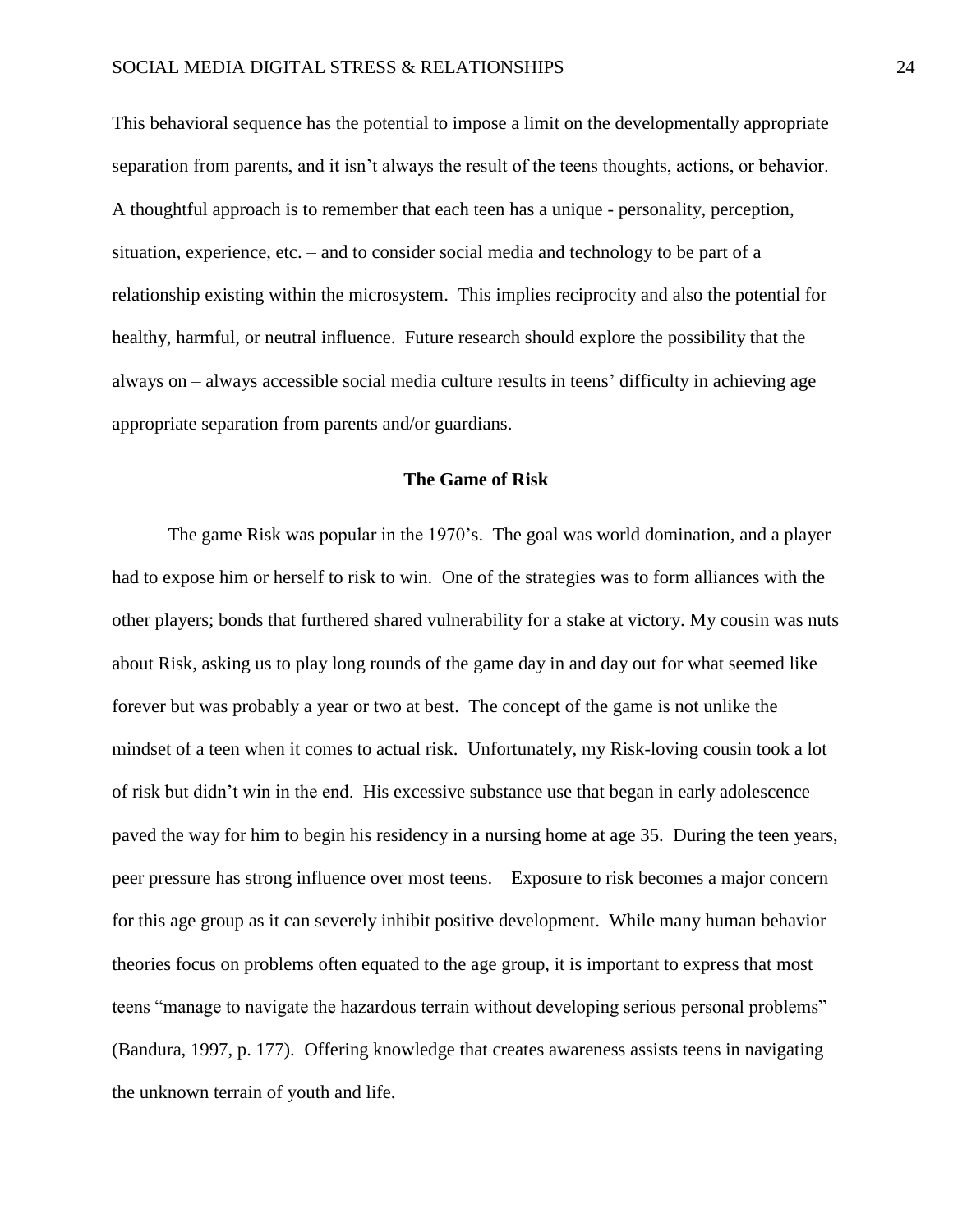Understanding brain development and response can lead to emotional and relational improvements (Siegel, 2013), which aid overall well-being. Brain development research findings emphasize context in determining how an adolescent reacts to a task or situation. "Hot tasks are those that require balancing risks and potential rewards in high-stakes situations" (Fine & Sung, 2014, p. 523); these moments can cause a delay in response that can result in a negative outcome. Fine and Sung's research (2014) discussed Social Cognitive Theory (SCT) – using observation and reflection to learn (Bandura, 1997) - as a mode for adapting behaviors and building skills to help overcome the biological deficits arising for teenagers, and to contribute to brain health. Adolescence is an excellent time to raise awareness of brain health and to develop habits that demonstrate human agency and relate to the goal of my research: advancing adolescent awareness to the potential influence digital stress from social media can exert over his or her relationships in hopes that understanding will help facilitate healthy relationships and positive development.

The penchant for risky behavior is also the result of underdeveloped executive skills in young people. "Around puberty, the teen brain begins to undergo major changes, many of which will not be completed until the early to mid-20's" (Chamberlain, 2009, p. 21). Because of this ongoing brain development, young people have difficulty reading other people's emotions and managing their own. Therefore, it is a benefit to spend time honing decision-making skills, which, in turn, will lead to a better ability in perceiving and considering risk and reward (Chamberlain, 2009). These brain and behavior changes are inclusive of executive function, adding another layer to development and influence for adolescents.

The age-old fight-or-flight response to stress affects teens; fight can appear as aggression with flight manifesting as anxiety (Willard, 2016). When a pattern of fight-or-flight persists, the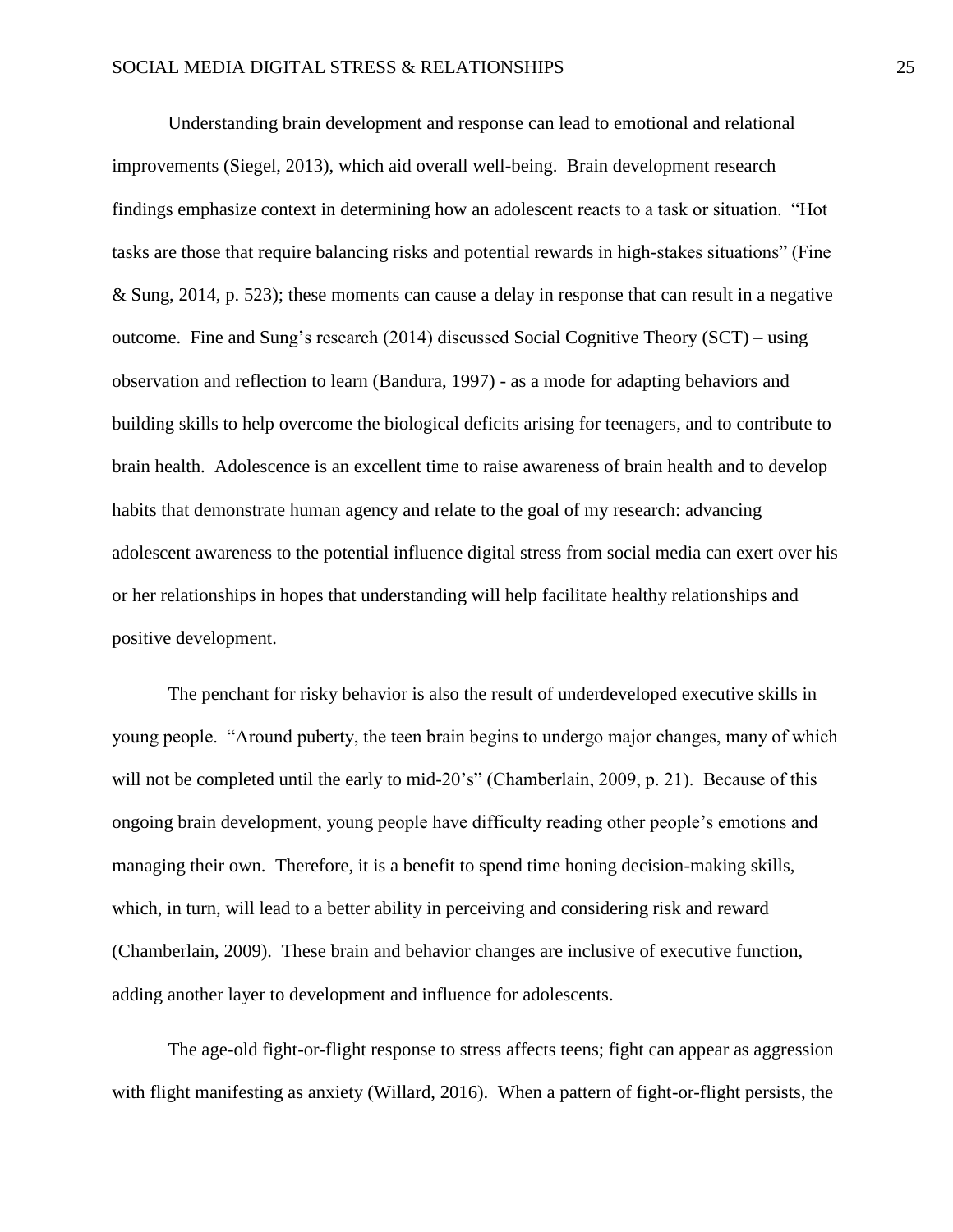adolescent brain can "become rewired for reactivity, making it hard for them to access their own wisdom or think clearly" (p. 12). When not thinking clearly, someone is more likely to post impulsively on social media. This scenario creates yet another moment of exposure to the possibility of unintended consequences, as sadly, the present day seems to represent a world short on empathic displays and long on critical statements. In the bigger picture, the hope is to offer information and inspiration to minimize the antagonistic response common in these days. Fostering a growth mindset (Dweck, 2016) and creating opportune moments to promote the skills taught through SCT (Bandura, 1997) make a positive mark on development.

One aspect of peer friendship is peer pressure; conformity and persuasion often result from this influence. Peer pressure can be based on real or perceived influence by friends and can lead to risky behavior, especially for middle school students due to their evolving cognitive abilities (Woolfolk & Perry, 2012). In their study of social influence, Ojanen, Sijtsema, and Rambaran (2013) recognized peer influence as a key factor shifting middle school students towards similarity over time. When peer pressure leads to conformity it can leave an individual "in a state of tension between values associated with individuality and values associated with conformity" (Aronson, 2008, p. 14). In cases where peer pressure is negative, the combination of egocentrism and the tendency to conform may result in poor decision-making and participation in risky behaviors for this age group (Woolfolk & Perry, 2012). Once again, the need is apparent. On or off social media, the subject of peer pressure and conformity are met with stress.

We think of risk as big negative actions taken by a party, but at times just being out there on social media can be too much exposure. Boyd (2014) explained that, "mass public shaming is a byproduct of widespread internet attention and networked distribution" (p. 146). And, "how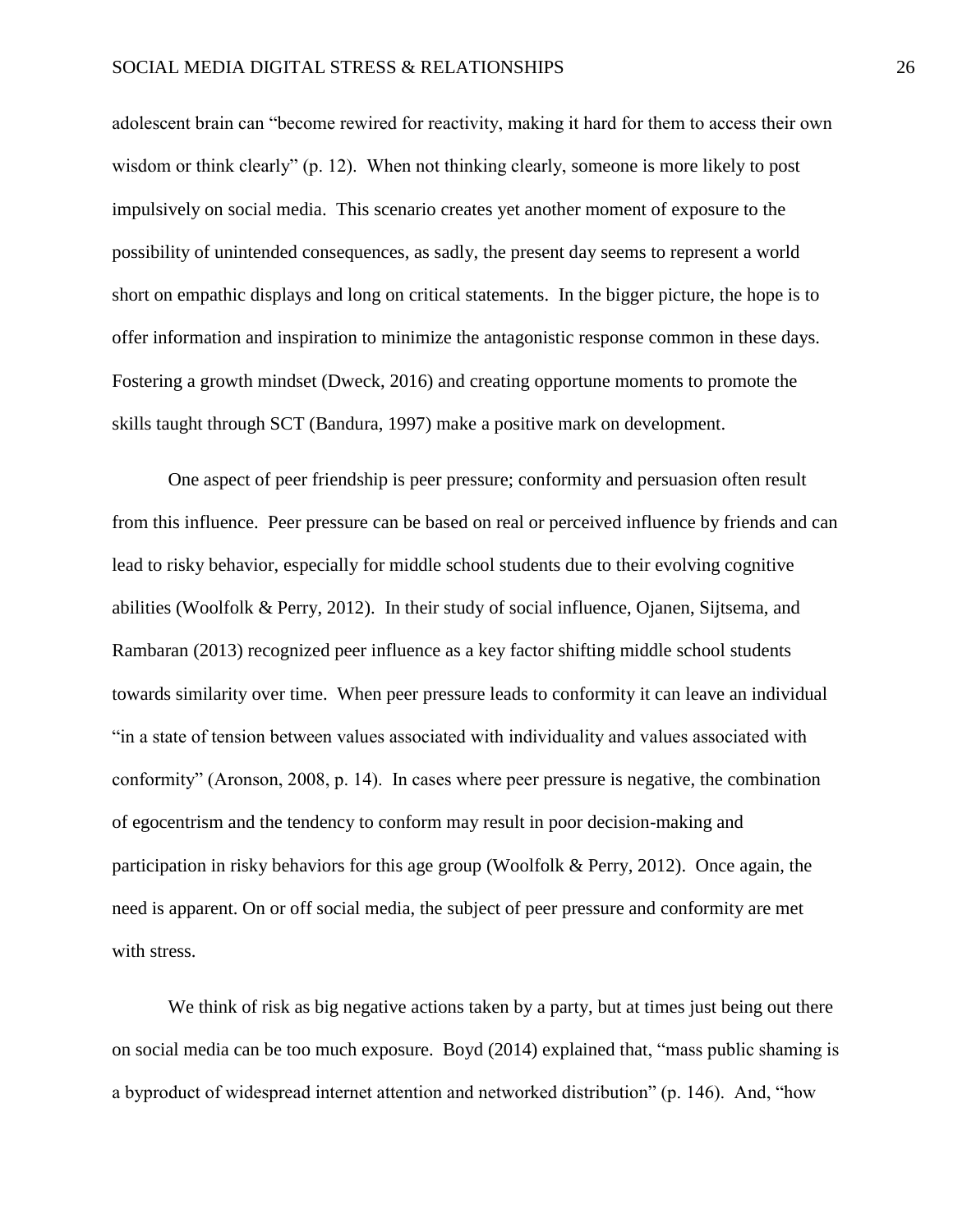other teens and celebrities use technologies to negotiate attention sets the stage for what teens understand as normal" (p. 148). With this norm-setting in mind, it makes it easier to see that under the stress of belonging, teens (or people in general) take action or make statements on social media in an effort to be seen and to belong. If the reaction is an unintended negative response, the result can leave a person with digital stress.

We live in a risk-aversive culture (Livingstone, 2014), which means that avoidance may be practiced. However, avoidance isn't always realistic and, in an effort to limit risk, may result in the burden of stress. Rabe (2007) suggested creating environments that encourage thinking and reward healthy risk taking to innovate people. Encouraging healthy risk and positive innovation fosters development of new ideas, which can minimize the limitations of conformity. Knowing that a social media post can hurt you (or another) now and later may motivate an individual to act in ways that will improve outcomes. A helpful perspective to remember is that play isn't just for children. It may look different from young to old, but play is a positive part of life that can help us explore risk *and* opportunity.

## **That's How They Do It On TV**

Have you seen the commercial on television where the family sits down for dinner and the mother turns off their Wi-Fi connection with a tap to her smartphone? It seems a warm and witty way of demonstrating a contemporary family with modern age distractions. But if this is supposed to sell family togetherness, it falls short in my eyes. Bothered by the fact that the ad puts the behavior responsibility on someone or something else, it seems a better message would be to see a family gather after being considerate enough to put their phones down in another room before heading to the table.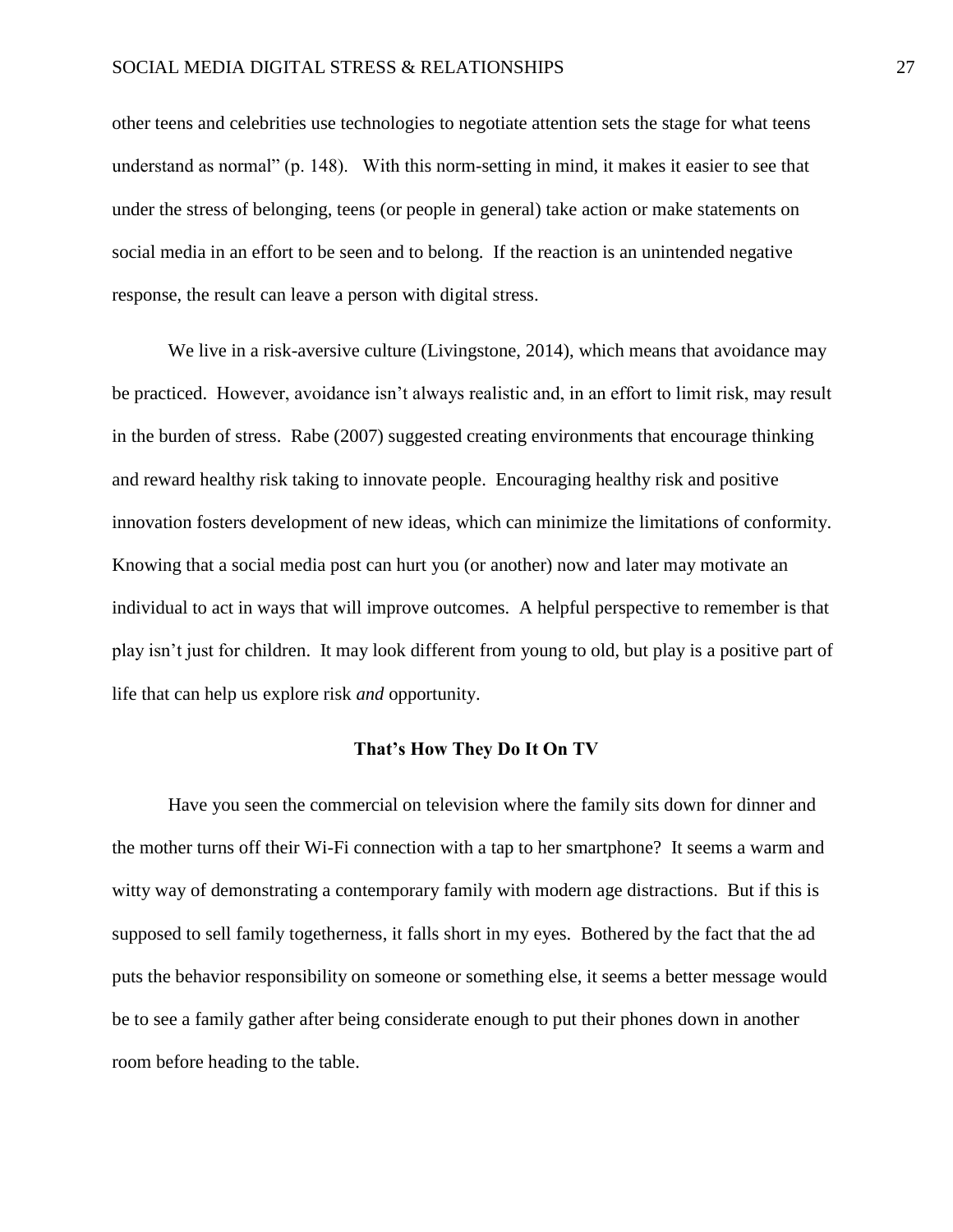## SOCIAL MEDIA DIGITAL STRESS & RELATIONSHIPS 28

Media's behavior and influence existed long before the internet. As a child and teen during the 1970's and early 80's, I lived in an era when youth rode bikes delivering newspapers to area homes that had three TV channels, all of which showed both the local and national news. On some evenings, my family would watch an hour or two of shows, together. The TV Guide was a popular read, particularly when the time came to monitor the scheduling of the Christmas specials (after all, if you missed them you had to wait a whole other year). Popular music and sports games brought families to the radio, and there were magazines, some covering celebrities but more fell under the category of educational and informative publications.

As a young child, I wanted to live on the prairie like Laura Ingalls, be part of a big crazy mixed up family like the Brady Bunch, or at least drive around on a colorfully painted bus with my singing family like the Partridge's. Unfortunately, there were no log cabins or prairies in my hometown, and my small but solid two kid – two parent family could not carry a tune; but that didn't stop the shows from influencing me and my relationships. Through play, we became the Ingalls' girls at school or the large singing family on the bus. For me and my playmates, these shows contained the power of persuasion. According to Aronson (2008), "even when communicators are not making a direct attempt to sell us something, they can succeed in influencing the way we look at the world and the way we respond to important events in our lives" (p. 61); "this influence can be very subtle indeed, even unintentional" (p. 61). Many times, viewing these shows convinced viewers to change how they looked and behaved. Along with the writers, producers, and actors, these shows held the power to make us feel good or bad about how we were behaving or what we were doing at the time.

Playing a significant role in the socialization of adolescents, "media content lubricates conversation and play" (Lim, 2015, pp. 322). Peers keep on top of current trends to be relevant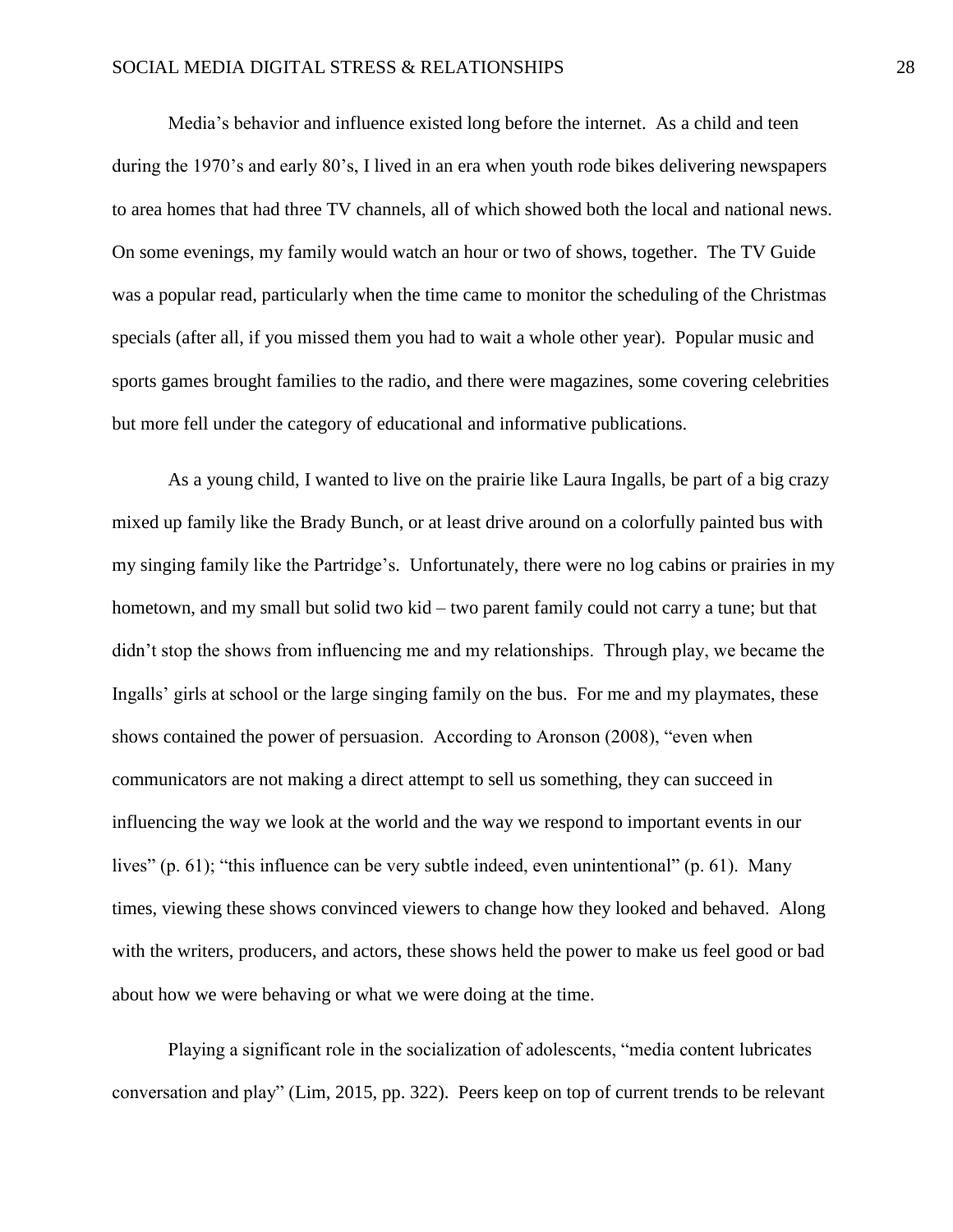and stay connected; this includes music, shows, and social media viewing. Media influence still exists in the present day, and it seems magnified by the speed and reach offered by technology. I believe this reaffirms the placement of social media closer to the individual in Bronfenbrenner's Ecological Model (1979) thus stronger in influence, while intersecting the ideology on belonging that Maslow (1987) shares through his Motivational Model. Just as there is psychology behind advertising, it exists behind other forms of media too. Social media is no exception. For possible consideration comes the idea of looking at psychological well-being as a routine health mode (versus the negative connotation of a pathological approach). This thought process can increase the focus on a more humane approach where and emphasis on compassion and selfcompassion helps smooth the path to more positive communication and interaction with others.

## **So, How Do You Do It In Real Life**

Calling them "conference calls", my 15-year-old son and his friends connect each night by sharing a group conversation on their phones. After a coworker acted astounded by the fact that they spoke to one another over the phone, I conducted informal polling among teenageparenting coworkers. Apparently, this call pattern is not the norm. My coworkers expressed approval of the old-fashioned party line connection, which led me to ask the question: is our positive response the result of a feeling of comfort based on our experience growing up? Adolescents are digital natives, not us. In a way, it is interesting to recollect what it was like when we grew up. How did we communicate back then? With a cord tethering us to the wall! Nowadays, we are still tethered to our devices, overseeing our accounts in whatever pattern/habit we have created, and what is determined to be the big difference is the fact that we can't just leave them at home. Basically, one reason people find it difficult to disconnect is because the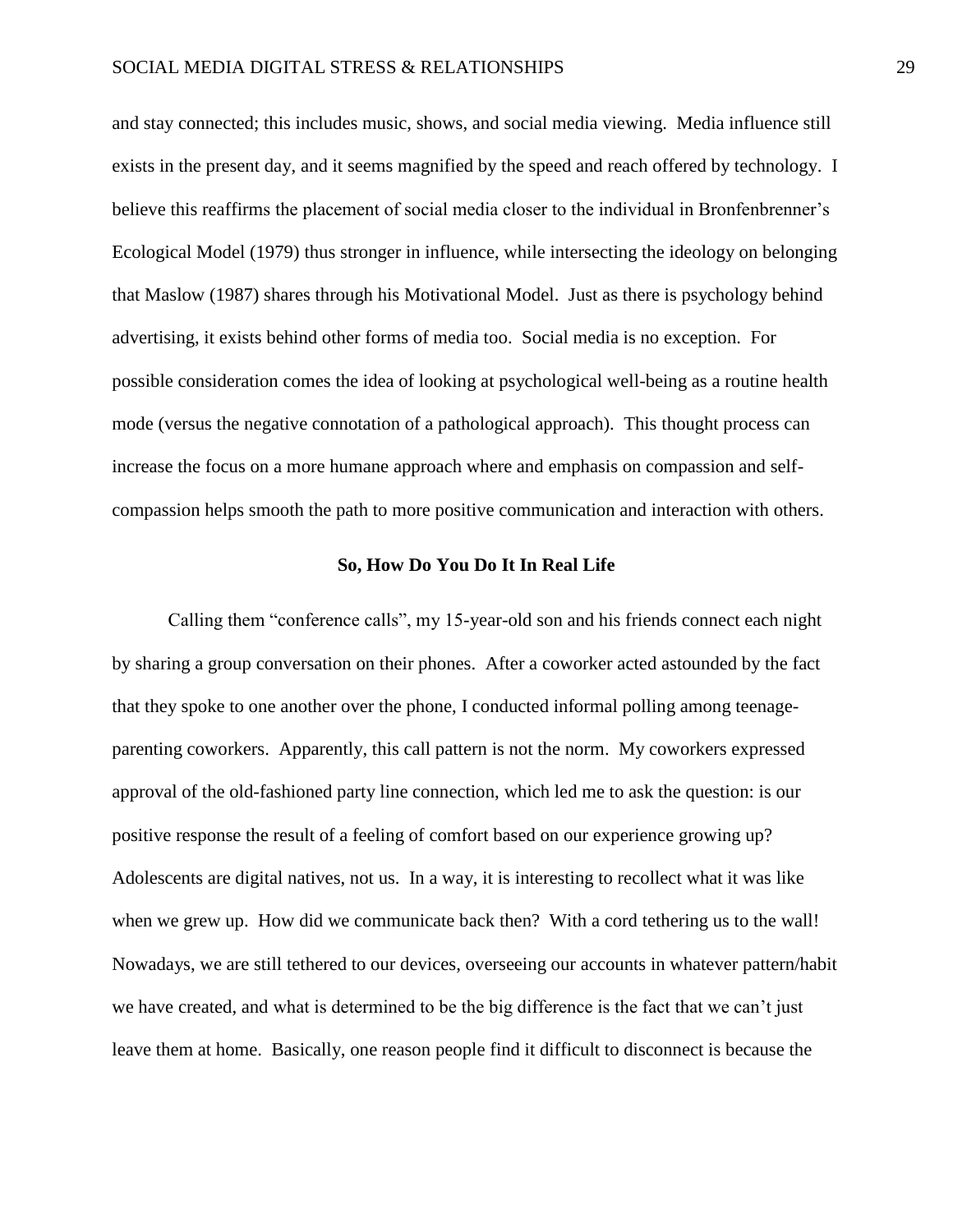device is almost always right there with them, in hand even. Since adults seem unable to disconnect, the expectation that teens do so seems absurd.

In most cases, it would be hypocritical, illogical, and futile for an adult to tell a teen to ditch the technology. To be effective, an adult can provide information, model appropriate behavior, offer guidance, and create opportunity for other means of connection. In his Social Ecological Model, Bronfenbrenner (1979) viewed change as possible, recognized the role of history in development, and realized that a search for understanding should take the diversity of people, relationships, and surroundings into consideration (Woolfolk & Perry, 2012). Building on the work of Maslow (1943), Bandura (1997) expanded the idea of development stating, "selfefficacy theory acknowledges the diversity of human capabilities" (p. 36) and is "concerned not only with the exercise of control over action but also with the self-regulation of thought processes, motivation, and affective and physiological states" (p. 36). Development and mastery of self-efficacy is pivotal in an adolescent's present time and future. Being aware of the benefits can help motivate a teen to increase efforts toward achieving positive development.

Turkle (2017) explained that while "today's adolescents have no less need than those of previous generations to learn empathic skills, to think about their values and identity, and to manage and express feelings" (p. 172), the always-on environment of today discourages the opportunity to do so. In fact, during a gathering with students Turkle (2017) discovered the audience was not answering her question, which asked when they last spent time uninterrupted, because they were anticipating the next interruption. While the example Turkle shared of anticipation does not directly show a decrease in empathy, it demonstrates the lack of focus and attention that seems to present challenges in the ability to be empathic. Exploring selfcompassion and resilience during the period of identity formation, Neff and McGehee (2010)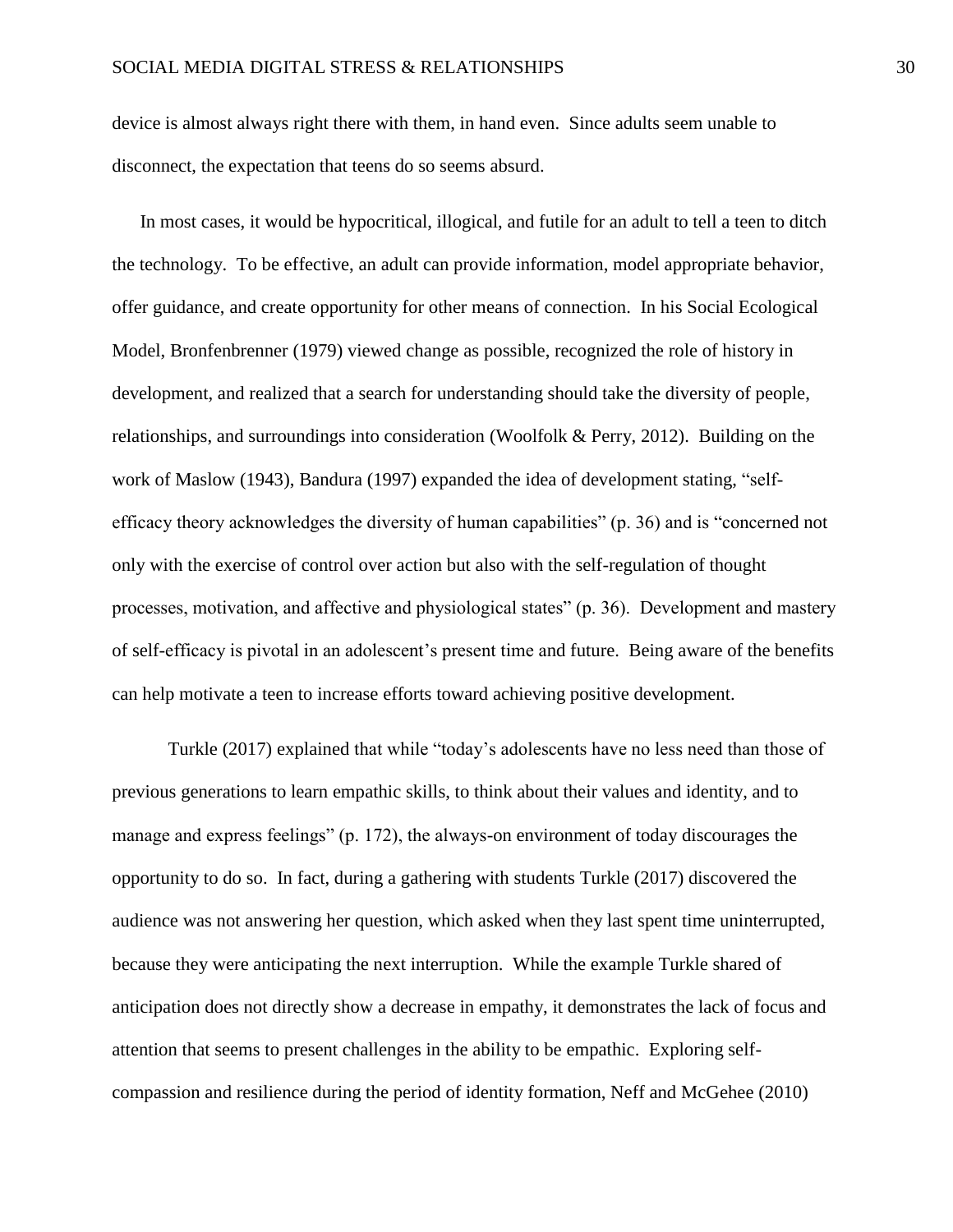found that "self-compassion was strongly associated with well-being among adolescents as well as adults" (p. 225). Compassion for self is often viewed as a pre-cursor to compassion for others. An adolescent that becomes adept at self-compassion while young will have a significant opportunity to not only perpetuate that healthy form of self-care across the lifespan, but also to share the wealth in the form of empathy and compassion for others.

Developing Emotional Intelligence (EI) benefits adolescents as they continue to work towards greater independence and responsibility while pursuing connection and relationship. EI is the combined skill of knowing and managing emotions while having the ability to selfmotivate, recognize emotions, and handle relationships (Goleman, 1995). To develop EI capabilities and strength, individual's not only to depend on themselves for personal development but also to seek out and nourish relationships that advocate growth and connection at both the individual and community level (Wall, 2007). In addition to EI, Goleman is also cofounder of the Collaborative for Academic, Social, and Emotional Learning, or CASEL. The collaborative defines social emotional learning (SEL, 2016) as:

The process through which children and adults acquire and effectively apply the knowledge, attitudes, and skills necessary to understand and manage emotions, set and achieve positive goals, feel and show empathy for others, establish and maintain positive relationships, and make responsible decisions. (p. 8)

CASEL indicates that SEL is comprised of five core competencies: self-awareness, selfmanagement, social awareness, relationship skills, and responsible decision-making (SEL, 2016). SEL can be used informally in situations in which behavior is represented as a model, and it also has a basis on most formal educational systems. Turkle (2015) wrote, "conversations with a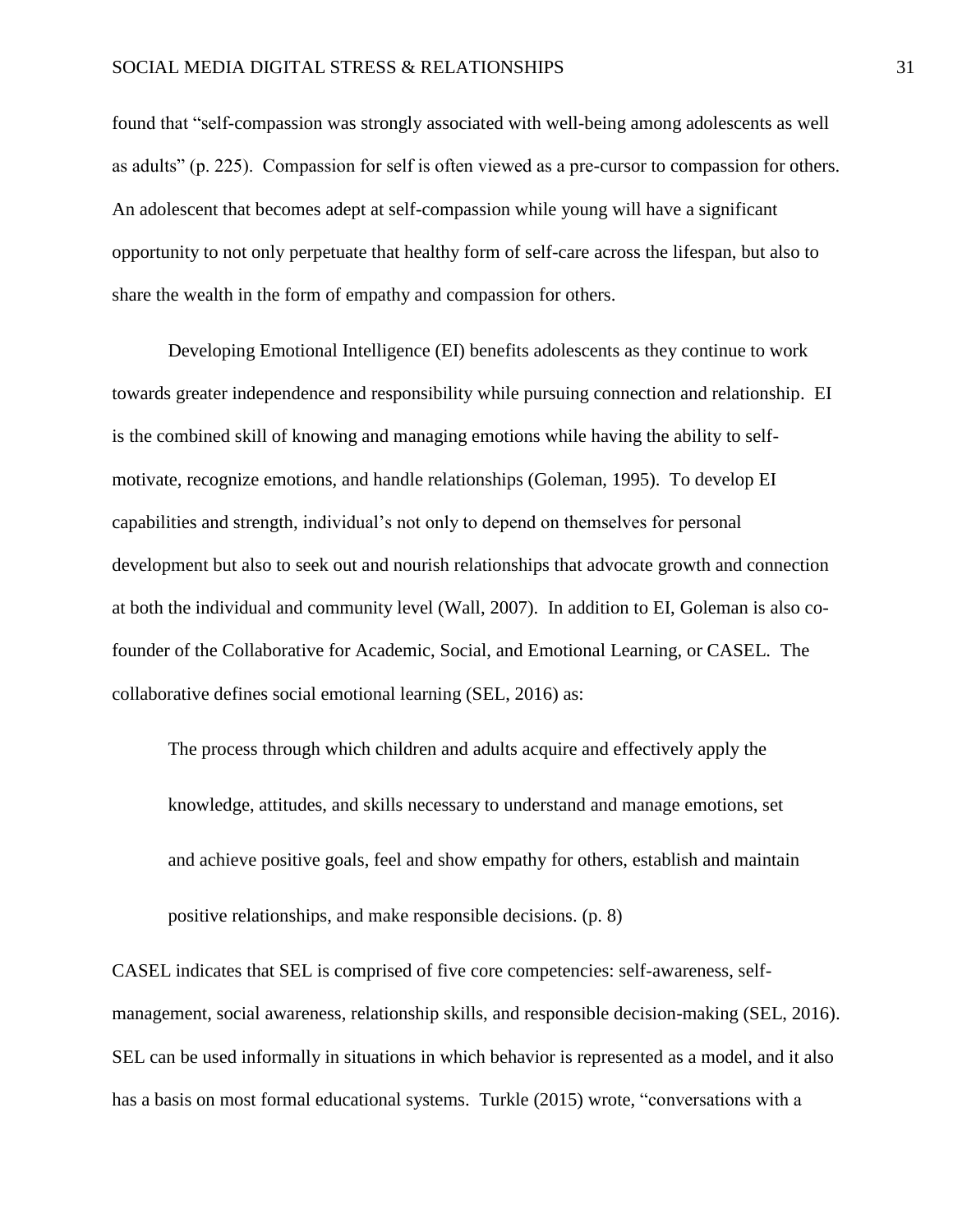good teacher communicate that learning isn't all about the answers. It's about what the answers mean" (p. 8). Guiding adolescents to develop their thinking skills and themselves is key in promoting the awareness and self-efficacy necessary to develop high regard for self and others. This type of learning is crucial in connecting with teens in a manner that creates opportunity to offer tools and resources to share.

Gee (2017) shared that experiences shape an individual's framework and at times when it clashes with that of another proposes reflective mitigation in an effort to move forward. This concept is indicative of a growth mindset (Dweck, 2016). In attempting to foster development in pursuit of goals expressed here and beyond, it helps to view self-efficacy as a dual-purpose word – educating for self-efficacy and using self-efficacy to educate oneself. Vygotsky (1930) talked of the zone of proximal development to explain how people with more knowledge can serve as mentors or role models for another. The allure of this perspective is that is prioritizes an adolescent's need to establish self-efficacy to further his or her personal growth and development. Sharing knowledge, offering guidance, and modeling healthy behavior for observation are some of the key ways adults can help adolescents reach for their own identity.

In addition, being mindful should be a part of the front line against digital stress, providing a level of awareness that will be helpful during adolescence and across the lifespan. Mindfulness can reduce stress while also helping to create a healthier body, mind, and brain (Willard, 2016). When the body is under stress, it acts to attain homeostasis (McEwen & Lasley, 2002). Being alert to this need for balance is important in helping adolescents to begin taking responsibility for personal care and well-being, while it also has a broader reach on bettering the individual's relationships and environments. Remembering the device free family dinner ad, if the concept of wanting to spend time together isn't enough, how about the rules of society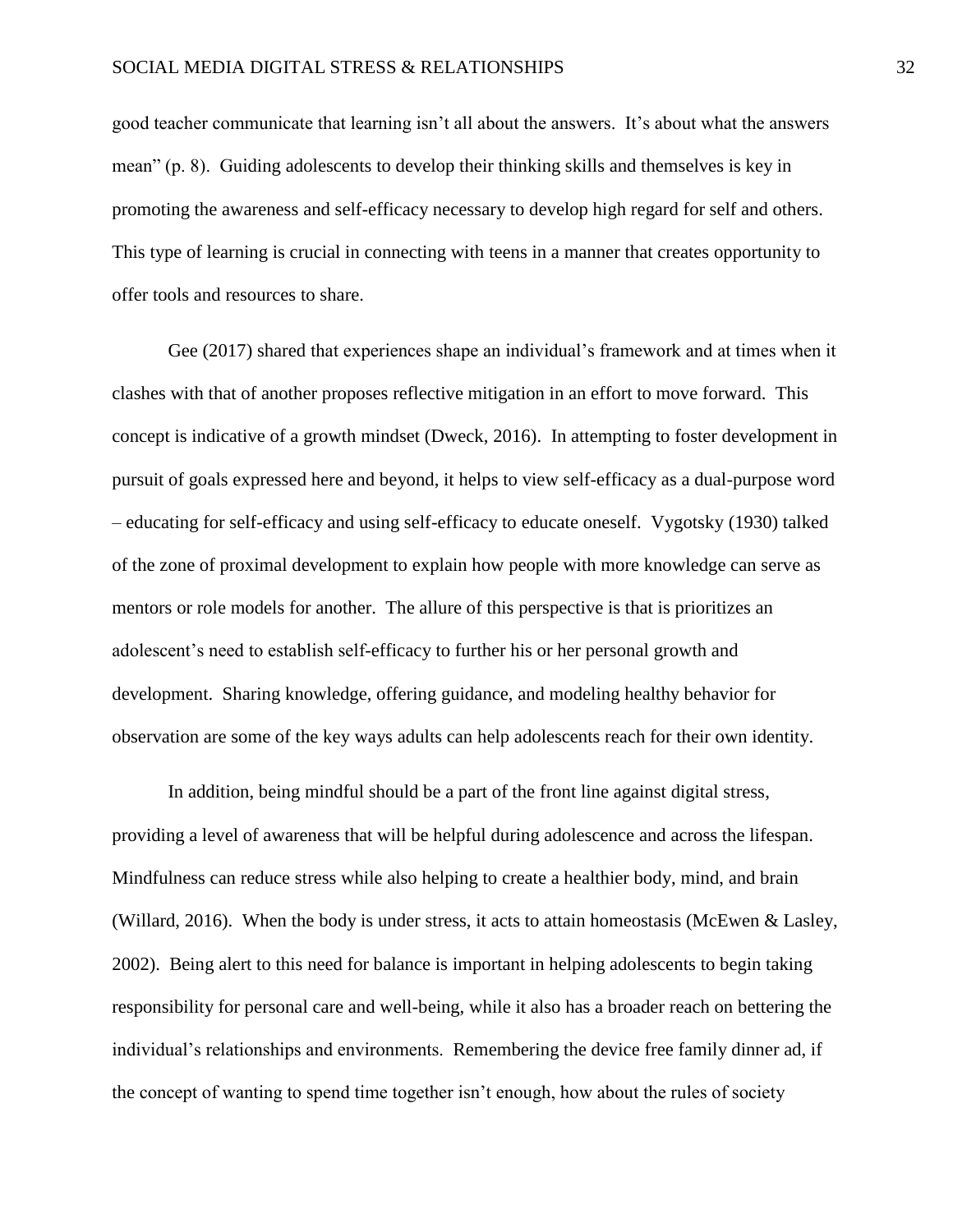regarding the fact that it is not polite to multitask at the table? Instead of demanding adherence to a shut-down rule perceived as negative, adults can help adolescents find the value and reward in connectedness, to develop a well of empathy, and to hold a positive regard for common manners. This is just one possible solution following a thought process that we deserve kindness as do others.

# **Which Way Do We Go?**

What do you want to be when you grow up? This is a light-hearted question we ask of cute little children and then rarely bring it up again until expecting, even demanding, a real answer for it from a high schooler. But what about the in between years? Does it have value in giving it to an early adolescent to ponder? Can adults do that without adding stress, and instead allow them to dream of their potential, or I daresay dream out loud? These questions seem to suggest conversation that can build and strengthen a teen, offering guidance and opportunity for reflection, which is supposed to increase thinking and develop decision-making skills. In what is rarely an all-or-nothing world, this is about offering knowledge to better understand and make good choices. When it comes to differing contexts, understanding expedites healthy choices. Instead of viewing different online personas created by an adolescent as a pathology of multiple identities, we can link it to a varied and ever-changing identity quest that shifts throughout the lifespan. Recall one of the great mysteries of life to be what will become of me in the future. The most helpful and hopeful time is when this mystery leads to excitement for the unknown potential.

On the other side of the equation, we need to do better for the individuals that meet this unknown fearful and despondent. Maslow (1943) maintained that an individual's inability to develop self-esteem resulted in that person feeling weak, helpless, and inferior. Combined with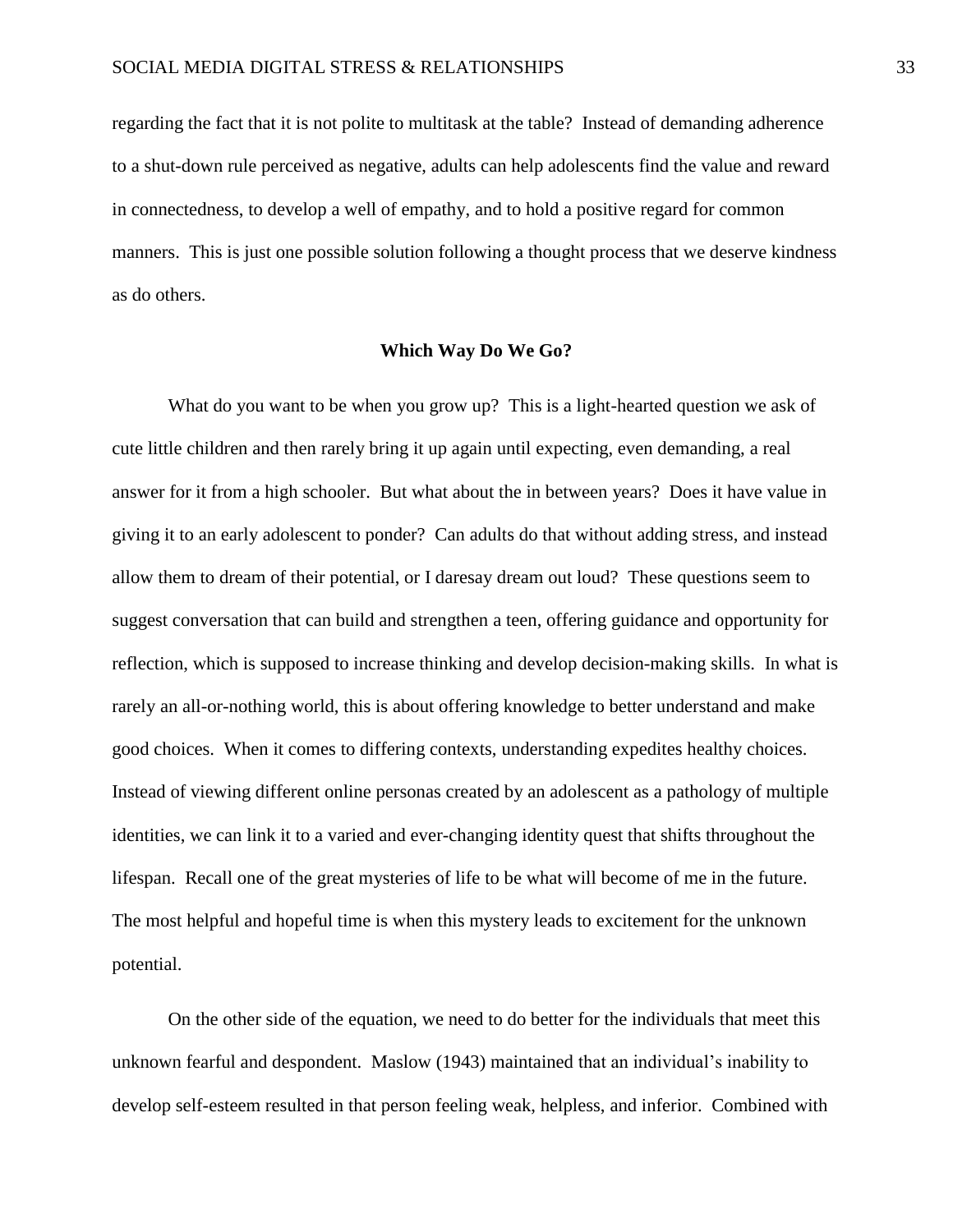## SOCIAL MEDIA DIGITAL STRESS & RELATIONSHIPS 34

his belief that maladjustment results from obstruction of the path to love and belonging, it becomes clear why he promoted the meeting of such needs. Belonging to different groups and having different areas of expertise to share with like-minded people, or even those who haven't a clue on the subject, can build self-esteem and promote a deeper level of thinking that is reinforced through sharing of interest and possibly even knowledge gained from that experience.

SCT proposes the individual "is just as much an agent when one is reflecting on one's experiences and exerting self-influences as when one is executing courses of action" (Bandura, 1997, p. 5). In this theory, Bandura (1997) presented human agency as operating within a triadic reciprocal causation where the relationships between three classified domains – behavior, internal personal factors, and the external environment – interact and influence each other. By advocating for the reciprocal nature of the individual's level of function as both a producer and product of his or her environment (Pajares, 2004), the case for developing self-efficacy is bolstered. Offering guidance and room for exploration and development are essential if we want to offer teens' healthy development and bright opportunity. The delicate balance of finding autonomy while keeping connected is prominent at this stage of life, both on and off social media.

Focusing on brain health, Nussbaum (2015) shared his belief "that a change in behavior requires two factors: First, a person needs to understand why change is necessary. Second, the change needs to be personal" (p. 32). Taking care of the brain and developing self-efficacy go hand in hand during the adolescent growth period and search for identity. Empowering a teen to take care of both body and mind not only helps them during their transitions to and from adolescence, but also has the power to enhance the years of adulthood to follow. The five Social Emotional Learning (SEL, 2016) competencies embody the development of coping skills, which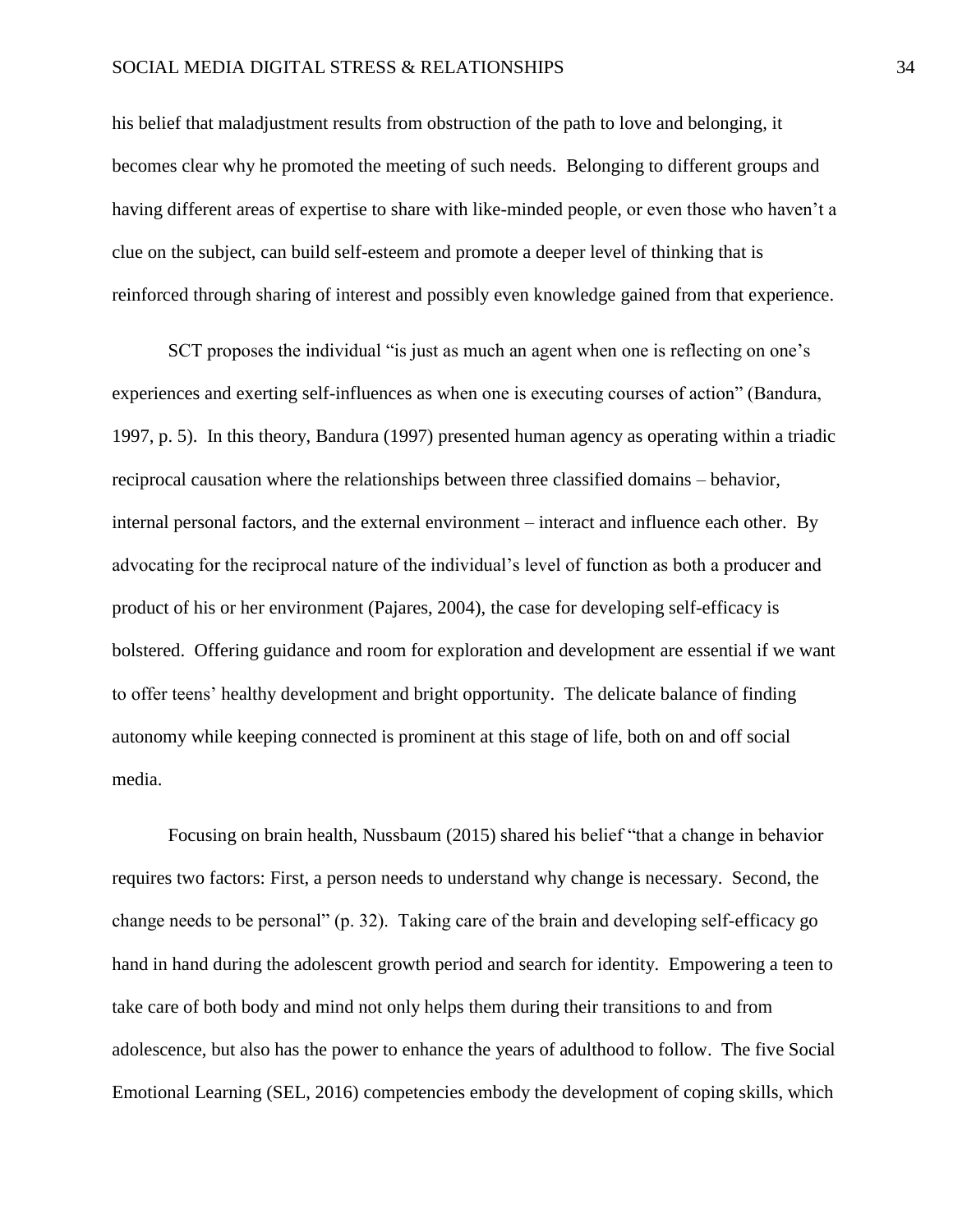point a person in the direction of a deepening level of awareness. Being mindful and aware gives a teen the opportunity to make better choices. Asking the following questions can help lead an individual in the right direction: Is it helpful, is it stressful, is it necessary?

Another key facet relates to audience, imaginary or real. Boyd (2014) wrote about the importance of knowing your intended audience, bringing to mind the question of, what audience should they choose? My goal is to share information, to foster positive development among teens thereby raising awareness and reducing digital stress. Research tells me that adolescents need to develop their skill set to not only advocate on a personal level, but also to develop compassion for themselves and others. Being a mother allows me to see that while adults can take on the role of mentor or guide, ultimately each adolescent is responsible for his or her own behavior. Being a person makes me want the world to be filled with individuals loaded with good intentions and the desire to share good will. Being a facilitator, I wish to develop solutions supporting humanity.

#### **Solutions: Downloading Humanity**

I have a confession to make. During this past election cycle, I "unfollowed" a great number of people on social media. My action was not aimed at people who didn't agree with me; in contrast, it was actually quite a bipartisan effort. I simply could not tolerate people spewing hate and ill-will at one another, their very own friends and family members, because they didn't agree with them. Talk about fracturing an individual's sense of belonging. I witnessed an adult female "like" a comment that not only publicly shamed her baby brother, but also accused him of behaving atrociously when all he posted was he hoped they could all agree to disagree on the political candidates in order to maintain a strong sense of family. My main point is that these are adults I am talking about here, and if they can't handle communicating and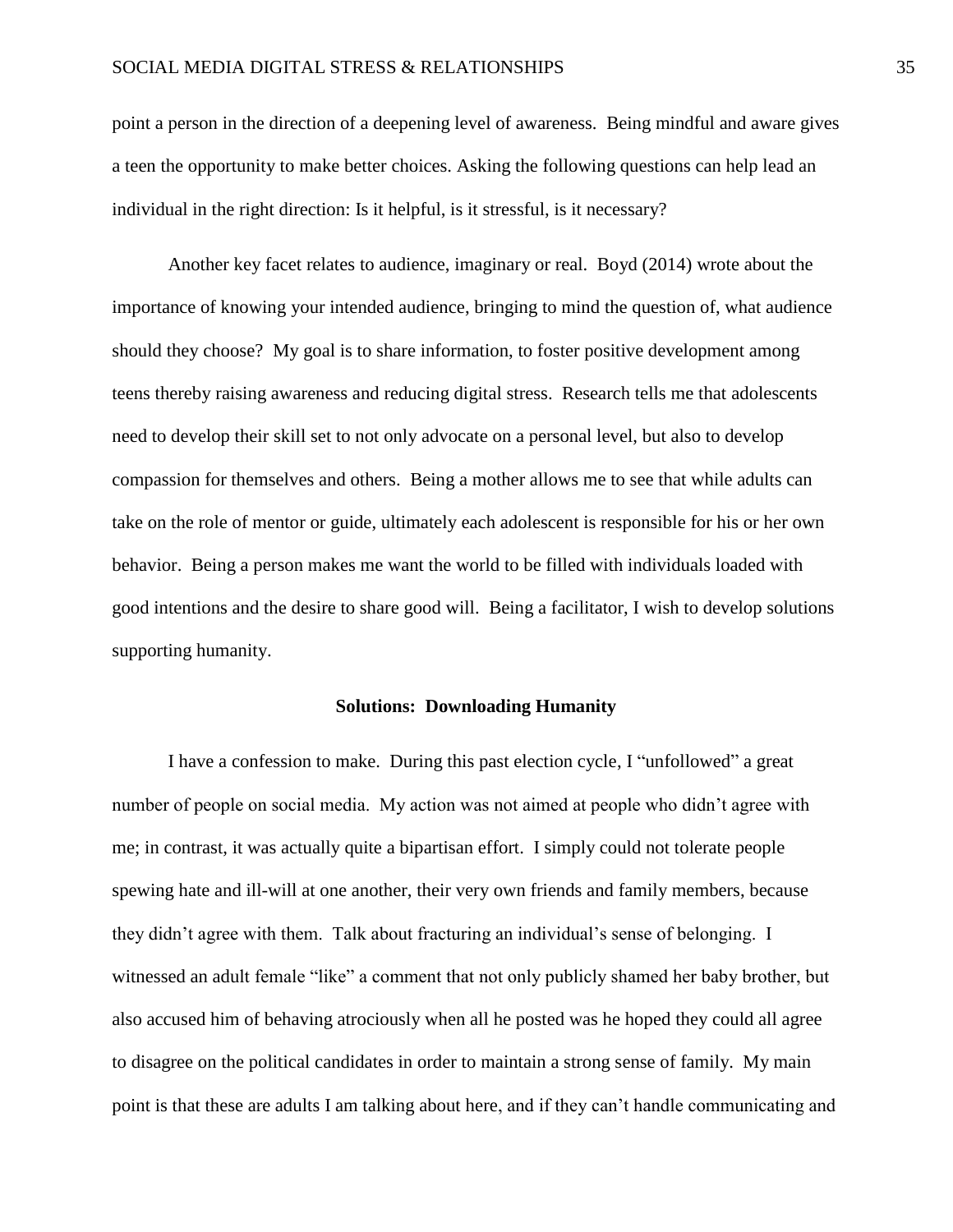treating others kindly, what is our expectation for future generations? Learn what not to do? We certainly don't always model appropriate behavior.

This is where my plan begins. My goal is to provide guidance and information in support of adolescents. These efforts are intended to increase awareness and knowledge, and to decrease digital stress. The projected outcome is facilitation of healthier relationships – between a teen and social media, and among others within his or her circle of friends and family. While my focus and purpose for this thesis work addresses the influence digital stress has on the shifting relationships of adolescence, it should be known that the benefits of my plan have the potential to be more far-reaching. With that in mind, my work is a piece of a bigger puzzle, a bigger plan that incorporates knowledge gained in my quest to offer information and resources to foster healthy development. The overarching goal is to promote the use of social media in a most humane way for the individual and for his or her interactions with others.

By exploring the topic directly through interview, survey, and observation, I hope to gain data and insights on the influences. It will be important for me to review the works of others in combination with my own research, so that I can fully reflect on my own work against that of other theorists and researchers. Drawing from similar work and other investigatory endeavors will enhance my ability to cultivate a response to share with my target audience in a most effective manner. The integrative nature of my thesis work will include a presentation model that is intent on starting a conversation with parents and adults who share their lives with teens. I propose to share knowledge in hopes an exchange will occur that uncovers further questions, concerns, insights, and solutions. I believe it is important to explore this topic with adults as we can help chart the course by exploring what we think teen digital natives might be missing with an understanding that extends beyond a technology free adolescence to developmental work.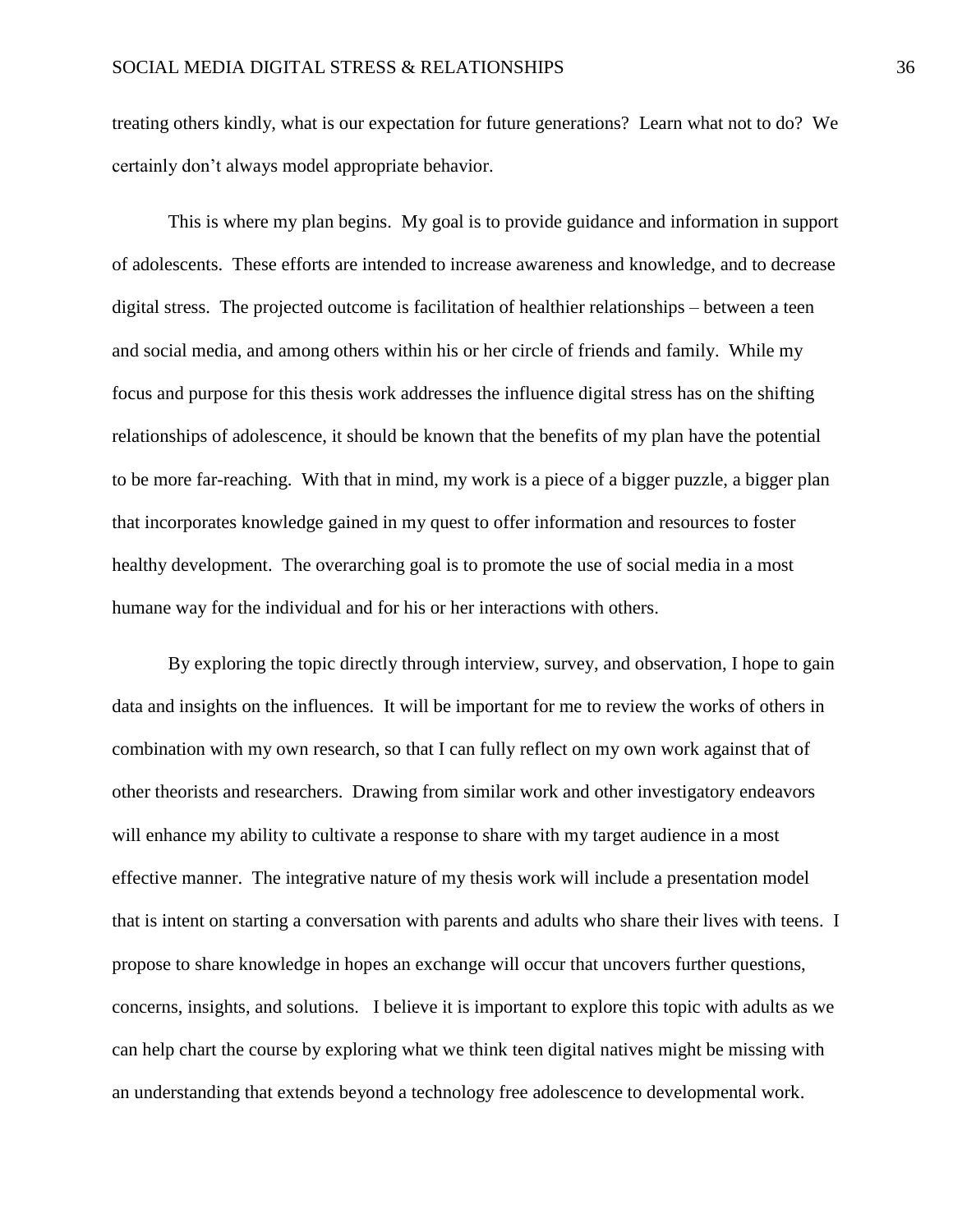It is my hope that my thesis will lay the foundation for future work, an eventual book promulgating my desire to foster a kinder, gentler way of treating ourselves and others both online and off-line. In preparation for that book, my integrative thesis project will include the creation of a website that shares research results and pertinent information with adolescents. The concept is to offer them a place that is both reflective and interactive. The preliminary stages, as part of my integrative project, will include a presentation of material that will allow teens to gain knowledge in the hopes it will have a reflective quality that helps them as they set goals, make choices, and travel through development. By fostering healthy development, it is my hope that I will minimize any negative influences from digital stress.

# **CONCLUSION**

A basic tenet of guiding adolescents towards a full and quality life should include this formidable goal: gaining self-efficacy. An exploration of interconnected ideas – health, developmental, and educational research – demonstrates the reason positive youth development benefits from an understanding of relational and environmental impacts, and establishes why promoting self-efficacy is imperative. Investigating the options and opportunities that exist surrounding social media helps to offer up information that has the potential of enhancing the development and relationships of teens. The exact route may not be mapped out, but the ability to find a/the way that works for an adolescent can be strengthened.

This is not a case in which going to extremes applies; social media is not going away. Realistically, social media is not all bad. However, it requires a level of awareness and understanding to facilitate better choices. Early adolescence is a good place to start sharing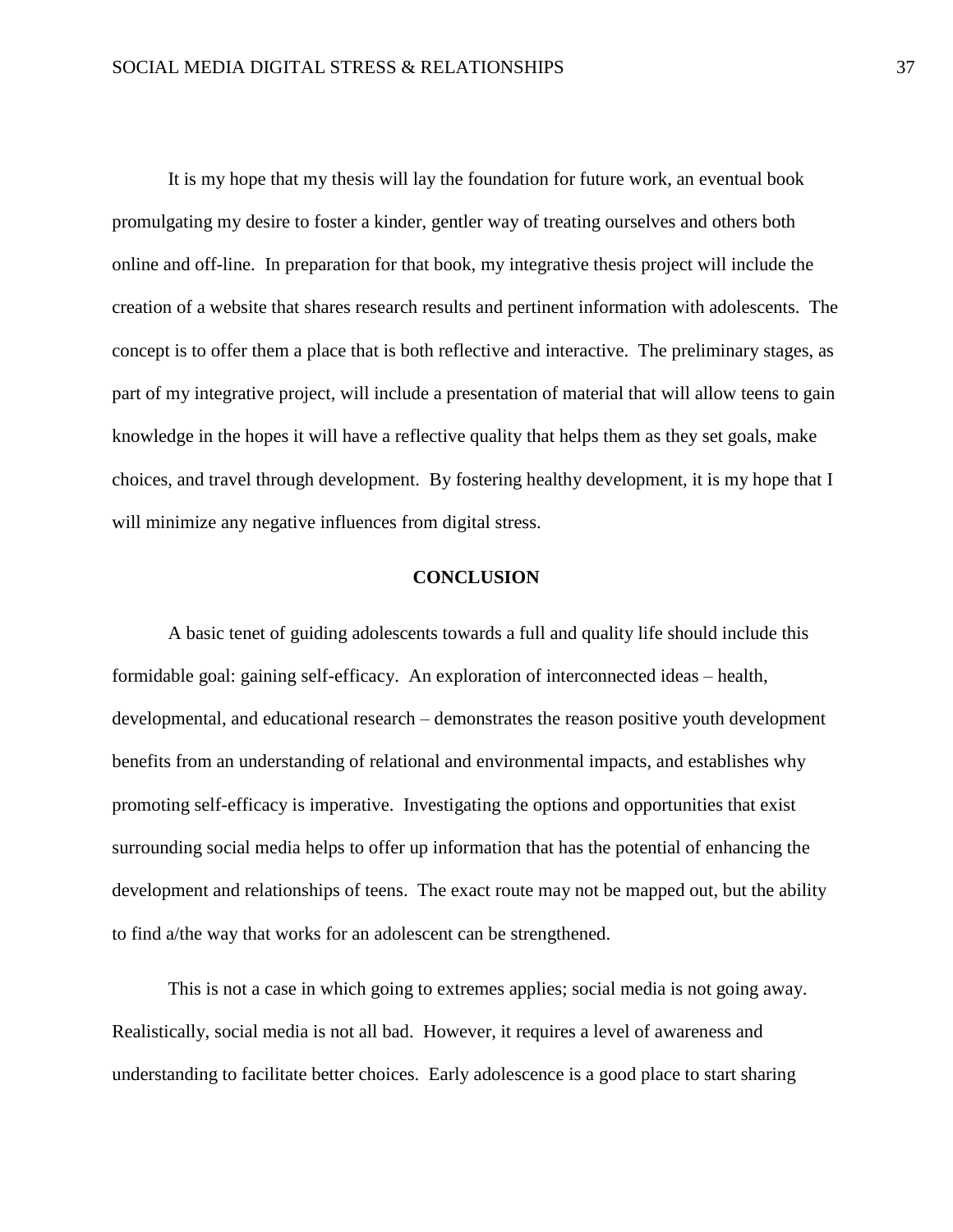knowledge in pursuit of stronger choices. Bronfenbrenner (1979) described development as "a lasting change in the way in which a person perceived and deals with his environment" (p. 3). Because his model asserts that influence within the system is reciprocal (Woolfolk & Perry, 2012), he emphasized the importance of relationships. Viewing the adolescent as the center of the model easily demonstrates how perception and actions are pivotal to his or her development. Understanding relational and environmental influences that help define individuals infers the role ecology plays on identity formation. "Culture, family, school, work, church, and community are the contexts that are identified as the major institutions of socialization for identity development" (Pajares, 2004, p. 237); add social media to this list. When adolescents have the good fortune of feeling safe at home and elsewhere, they "feel comfortable to more fully explore their identity options" (p. 240). This comfort indicates the importance of having a safe haven as it gives them a secure place of support from which to engage in more robust exploration, allowing them to reap the benefits of a stronger identity.

The true question should not be whether digital stress from social media influences the shifting relationships of adolescence, it is the how, when, and why of how to help adolescents deal with the complexities of social media that need to be answered. Maslow's (1987) supposition about deficiency needs makes sense for this age group that is on a quest for belonging and connection, factors that influence an individual's development. By inference I can postulate the significance of social media use, but further research is warranted to examine the direct influences of social media participation on the shifting relationships of adolescence. Finding your identity and figuring out what you think are pivotal in finding your place in the world. I hope to play a supportive role in helping adolescents on this journey.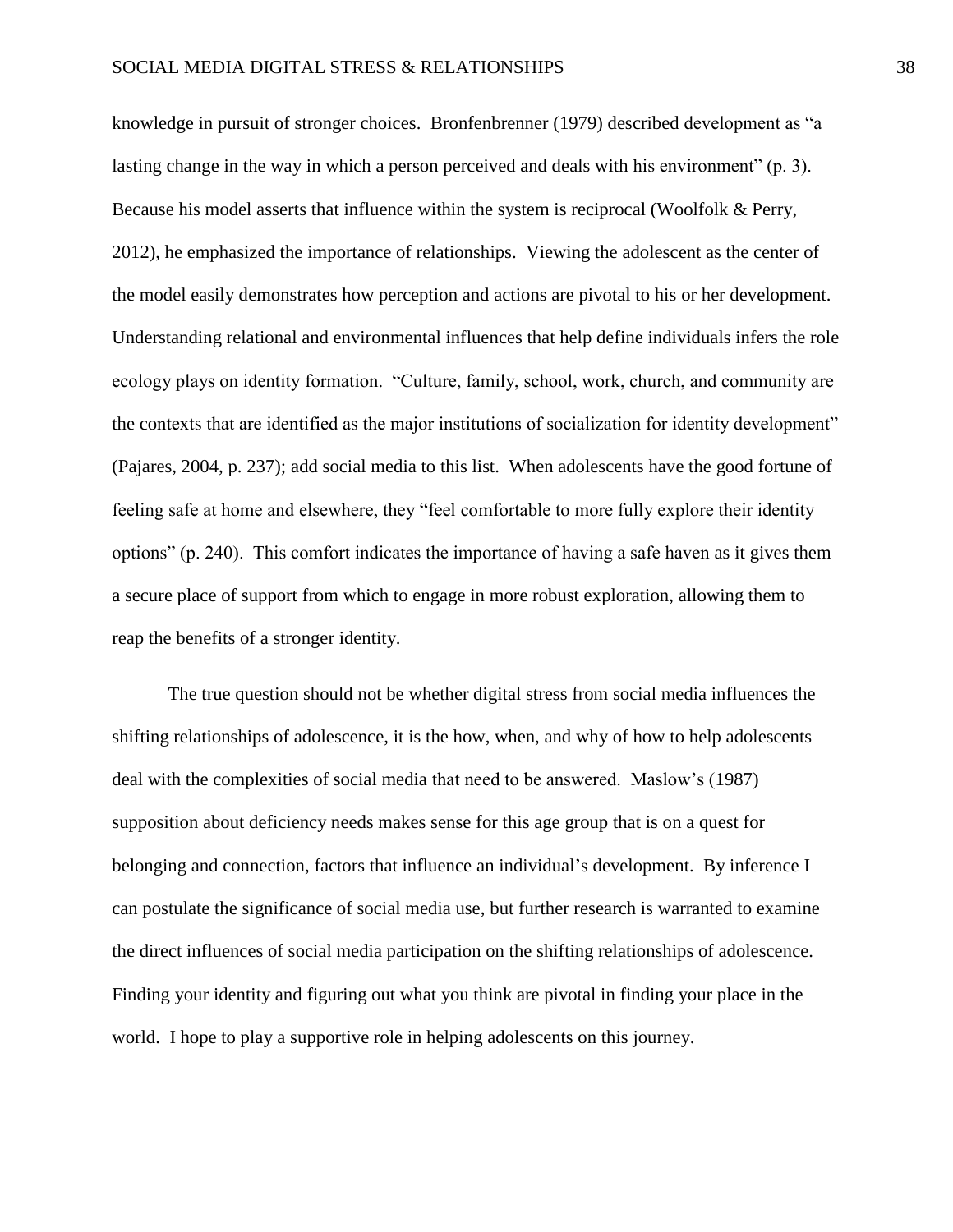References:

Aronson, E. (2008). *The social animal* (10<sup>th</sup> ed.). New York, NY: Worth Publishers.

- Bandura, A. (1997). *Self-efficacy: The exercise of control*. New York, NY: W.H. Freeman.
- Bandura, A., Caprara, G.V., Barbareanelli, C., Regalia, C., & Scabini, E. (2011). Impact of family efficacy beliefs on quality of family functioning and satisfaction with family life. *Applied Psychology: An International Review, 60*(3), 421-448.
- Boyd, D. (2014). *It's Complicated: The social lives of networked teens*. New Haven, CT: Yale University Press.
- Bronfenbrenner, U. (1979). *The ecology of human development: Experiments by nature and design.* Cambridge, MA: Harvard University Press.
- Centers for Disease Control and Prevention (2013, March 6). Well-being concepts. Retrieved from http://www.cdc.gov/hrqol/wellbeing.htm
- Chamberlain, L.B. (2009, April). The amazing teen brain: What every child advocate needs to know. *Child Law Practice Newsletter, 28*(2), 21-24.
- Cingel, D.P., & Krcmar, M. (2014). Understanding the experience of imaginary audience in a social media environment. *Journal of Media Psychology, 26*(4), 155-160.
- Cingel, D.P., Krcmar, M., & Olsen, M.K. (2015, February 9). Exploring predictors and consequences of personal fable ideation on Facebook. *Computers in Human Behavior, 48*, 28-35.
- Collier, A. (2014). Perspectives on parenting in a digital age. In A.B. Jordan & D. Romer (Eds.), *Media and the well-being of children and adolescents* (247-265). New York, NY: Oxford University Press.
- Corey, G. (2013). Theory and practice of counseling and psychotherapy ( $9<sup>th</sup>$  ed.). Belmont, CA: Brooks/Cole.
- Courtois, C., Mechant, P., Paulussen, S., & DeMarez, L. (2011). The triple articulation of media technologies in teenage media consumption. *new media & society, 14*(3), 401-420.
- Dweck, C.S. (2016). *Mindset: The new psychology of success*. New York, NY: Ballantine Books.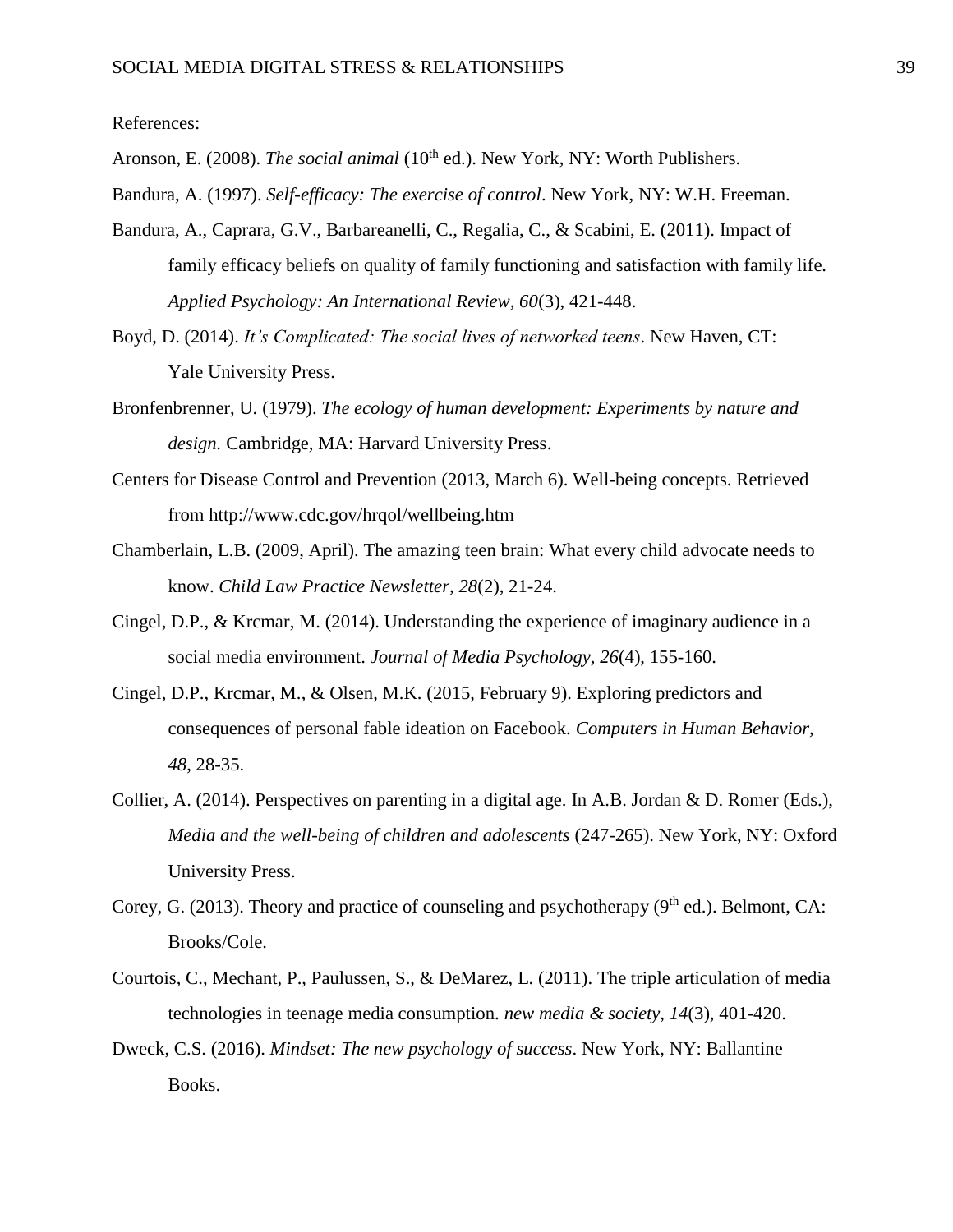Elkind, D. (1967). Egocentrism in adolescence. *Child Development, 38*, 1025-1033.

- Englander, E.K. (2013). Bullying and cyberbullying: What every educator needs to know. Cambridge, MA: Harvard Education Press.
- Erikson, E.H. (1959). *Identity and the life cycle*. New York, NY: International Universities Press.
- Fine, J.G. & Sung, C. (2014). Neuroscience of child and adolescent health development. *Journal of Counseling Psychology, 61*(4), 521-527.
- Furman, R., Jackson, R.L., Downey, E.P., & Shears, J. (2003, August). Social constructivist practice with youth. *Child and Adolescent Social Work Journal, 20*(4), 263-274.
- Gee, J.P. (2017). *Teaching, learning, literacy in our high-risk high-tech world*. New York, NY: Teachers College Press.
- Goleman, D. (1995). *Emotional intelligence*. New York, NY: Bantam Books.
- Lahey, J. (2015). *The gift of failure: How the best parents learn to let go so their children can succeed.* New York, NY: HarperCollins.
- Lamia, M.C. (2015, March 12). Narcissism and shame on social media. [Web log interview].

Retrieved from https://www.teensafe.com/blog/narcissism-and-shame-on-social-mediawith-dr-lamia/

- Lemish, D. (2015). Children, adolescents, and media: creating a shared scholarly arena. In D. Lemish (Ed.), *The Routledge international handbook of children, adolescents and media* (1-22). New York, NY: Routledge.
- Lerner, R.M. (2007). *The good teen*. New York, NY: Crown Publishers.
- Lim, S.S. (2015). Media and peer culture: Young people sharing norms and collective identities with and through media. In D. Lemish (Ed.), *The Routledge international handbook of*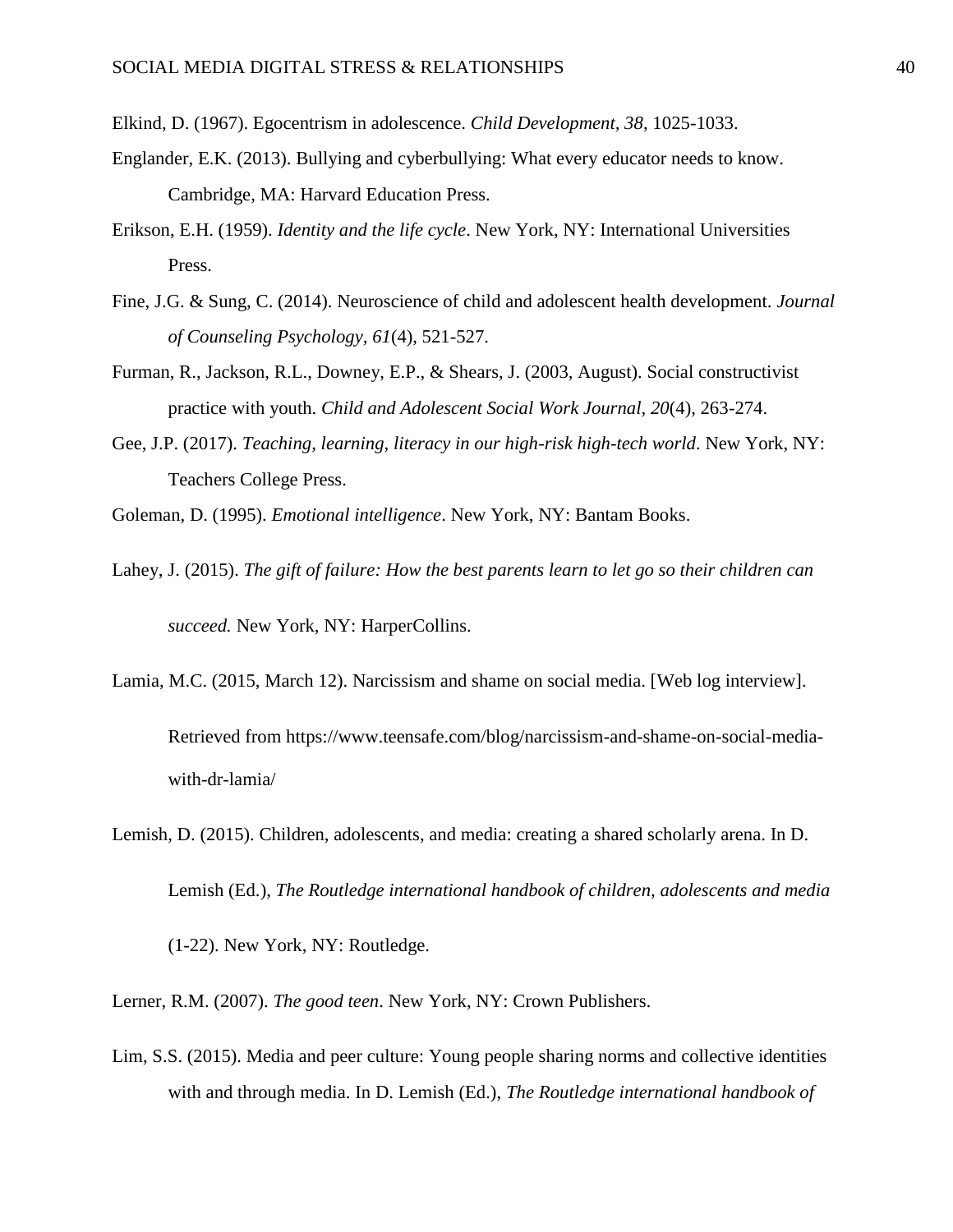*children, adolescents and media* (322-328). New York, NY: Routledge.

- Livingstone, S. (2014). Risk and harm on the internet. In A.B. Jordan & D. Romer (Eds.), *Media and the well-being of children and adolescents* (129-146). New York, NY: Oxford University Press.
- Marcia, J.E. (1966). Development and validation of ego-identity status. *Journal of Personality and Social Psychology, 3*(5), 551-558.
- Maslow, A.H. (1943, July). A theory of human motivation. *Psychological Review, 50*(4), 370-396.
- Maslow, A.H. (1987). *Motivation and personality* (3rd ed.). New York, NY: Harper & Row, Publishers, Inc.
- McEwen, B. & Lasley, E.N. (2002). *The end of stress as we know it*. New York, NY: Dana Press.
- Neff, K.D., & McGehee, P. (2010). Self-compassion and psychological resilience among adolescents and young adults. *Self and Identity, 9*, 225-240.
- Nussbaum P.D. (2015). Brain health for the self-empowered person. *Journal of the American Society on Aging, 39*(1), 30-36.
- Oeldorf-Hirsch, A., Birnholtz, J., & Hancock, J.T. (2017). Your post is embarrassing me: Face threats, identity, and the audience on Facebook. *Computers in Human Behavior, 73*, 92-99.
- Ojanen, T., Sijtsema, J.J., & Rambaran, A.J. (2013). Social goals and adolescent friendships: Social selection, deselection, and influence. *Journal of Research on Adolescence, 38*(3), 550-562.

- Rabe, C. (2007, July 20). How to overcome "groupthink" and "expertthink" that stifles new ideas. [Audio podcast]. Retrieved from http://www.amanet.org/training/podcasts/Cindy-Rabe-on-the-Challenge-to-Innovate-07-14.aspx
- Seargeant, P. & Tagg, C. (2015). *The language of social media: Identity and community on the internet*. New York, NY: Palgrave MacMillan.

Pajares, F. (2004). *Educating adolescents*. Greenwich, CT: Information Age Publishing, Inc.